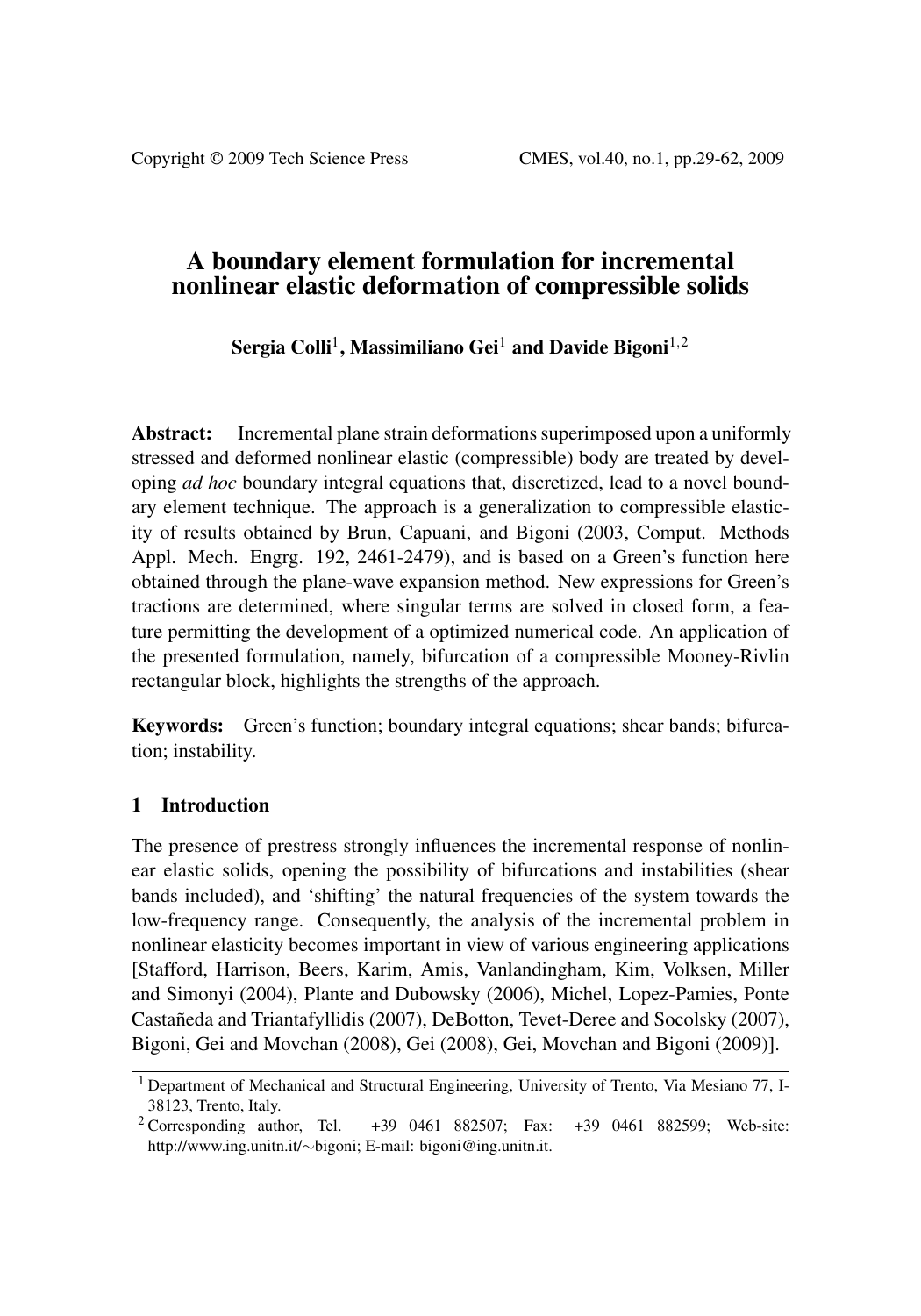It has been shown in a series of recent papers [Bigoni and Capuani (2002, 2005), Bigoni, Capuani, Bonetti and Colli (2007), Brun, Capuani and Bigoni (2003a, b)] that Green's functions and boundary integral equations can be derived and successfully applied to the solution of incremental problems of nonlinear elasticity. This application becomes, say, 'direct' when the state of prestress and prestrain is uniform<sup>1</sup>, but can also be pursued in cases where this is not, employing volume discretization, but without introducing domain integrals as shown by Bertoldi, Brun and Bigoni  $(2005)^2$ . All these results are referred to incompressible elasticity, while ordinary materials are usually compressible. Therefore, the question spontaneously arises whether or not compressible elasticity can also be successfully approached. We provide a positive and definitive answer to this question in the present article, so that, with reference to the general constitutive framework for incremental elasticity proposed by Hill (1979), which describes all possible compressible elastic orthotropic materials, we obtain the following results.

- The Green's functions for incremental displacements, deformations and stresses are derived through the plane wave expansion method [Courant and Hilbert (1962), Gel'fand and Shilov (1964)], within the elliptic regime. Simple formulae are derived in which the singular terms are solved in closed-form. It is shown that these Green's functions reduce in the incompressible case to the corresponding formulae given by Bigoni and Capuani (2002) and Bigoni, Capuani, Bonetti and Colli (2007).
- Following the perturbative approach to material instabilities proposed by Bigoni and Capuani (2002, 2005), shear band formation is analyzed near (but still within) the elliptic boundary for an infinite, compressible material, the so-called 'Kirchhoff-Saint Venant material', thus confirming previous results obtained in the incompressible limit.
- The boundary element technique for incremental elastic boundary value problems proposed by Brun, Capuani and Bigoni (2003a, b) and Bigoni, Ca-

<sup>1</sup> For uniform prestress, the incremental response of a nonlinear elastic material becomes, in a sense, similar to that of an orthotropic elastic solid, for which Green's functions are known [see Vogel and Rizzo (1973), Cruse (1988), Balas, Sladek and Sladek (1989), Mantic and Paris (1998), Gaul, Kögl and Wagner (2003), and Shiah, Lin and Tan (2006)].

 $2$  The standard approach to boundary elements for nonlinear constitutive equations, as for instance elastoplasticity, is to discretize the domain under consideration to treat the hypersingular integrals connected to the nonlinearity (Swedlow and Cruse, 1971; Mukherjee, 1977; Maier, 1983; Telles, 1983; Sladek and Sladek, 1999; Miers and Telles, 2004). A volume discretization is also needed when the method proposed by Bertoldi, Brun and Bigoni (2005) is employed, but no hypersingular terms arise, so that the method results in a sort of direct applications of techniques for linear anisotropic elasticity.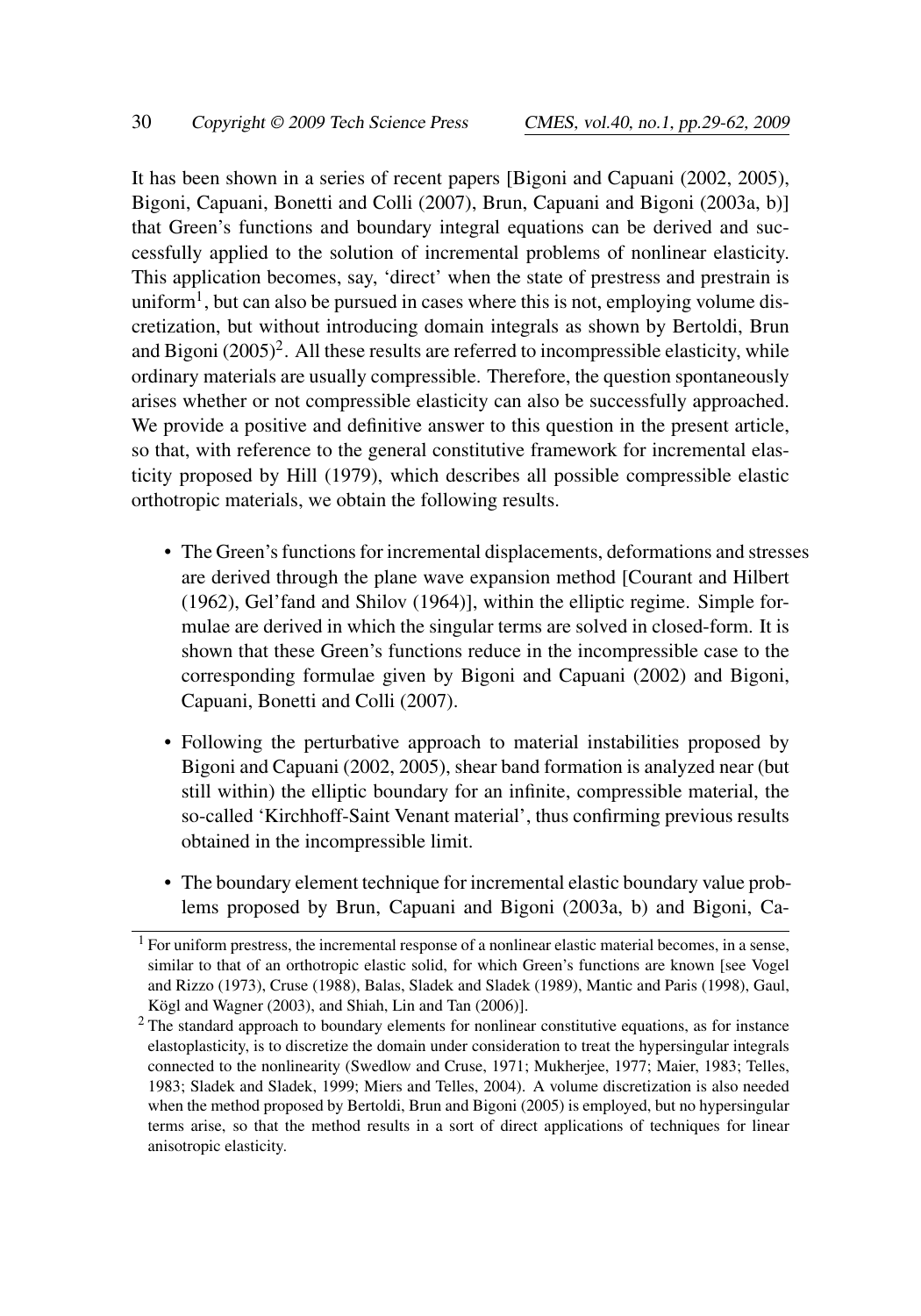puani, Bonetti and Colli (2007) is generalized to compressible incremental orthotropic elasticity.

The boundary element formulation derived in the present article has been implemented in a Fortran90 collocation code<sup>3</sup>, in which integrations are numerically performed using Gaussian quadrature formulae. In this approach, the proposed boundary element formulation retains the essential advantage that only the boundary of the body is discretized, without introduction of volume terms. The numerical model has been tested addressing the simple problem of shearing of an elastic block (for which the analytical solution is available) and attacking the bifurcation problem of a rectangular compressible Mooney-Rivlin material [Ogden and Roxburgh (1994)], where an excellent agreement has been found with analytical solutions (also derived here and included in Appendix B) and with analyses performed with other commercial codes (ABAQUS).

The paper is organized as follows. After the constitutive framework for incremental elastic deformations superimposed upon a homogeneously, but arbitrarily, deformed elastic material is presented in Section 2, the infinite-body Green's functions for incremental displacements and for incremental displacement gradient and nominal incremental tractions are obtained in Section 3. Boundary integral equations and boundary element discretization are presented in Section 4, while examples are given in Section 5.

## 2 Incremental constitutive equations for compressible elastic solids

A compressible, elastic body, is considered, homogeneously prestressed under planestrain conditions, with Cauchy principal stresses  $\sigma_1$  and  $\sigma_2$  aligned parallel to the  $x_1$  and  $x_2$  axes, respectively. The incremental constitutive equations may be written in terms of the Jaumann increment of the Kirchhoff stress  $\overline{\tau}$  as [see Hill (1979)]

$$
\begin{aligned}\n\nabla_{11} &= \mu_1 v_{1,1} + \mu_3 v_{2,2}, & \nabla_{22} &= \mu_3 v_{1,1} + \mu_2 v_{2,2}, \\
\nabla_{12} &= \nabla_{21} = \mu \left( v_{1,2} + v_{2,1} \right),\n\end{aligned} \tag{1}
$$

where a comma denotes partial differentiation and  $\mu$ ,  $\mu_1$ ,  $\mu_2$  and  $\mu_3$  are instantaneous moduli, depending on the prestress state.

<sup>&</sup>lt;sup>3</sup> A general-purpose Fortran90 code for two-dimensional incremental and quasi-static deformations of compressible elastic solids, superimposed upon a given uniform prestressed state has been developed at the Solid & Structural Computational Mechanics Laboratory of the University of Trento, whose executable is available on:

http://www.ing.unitn.it/dims/laboratories/comp\_solids\_structures.php.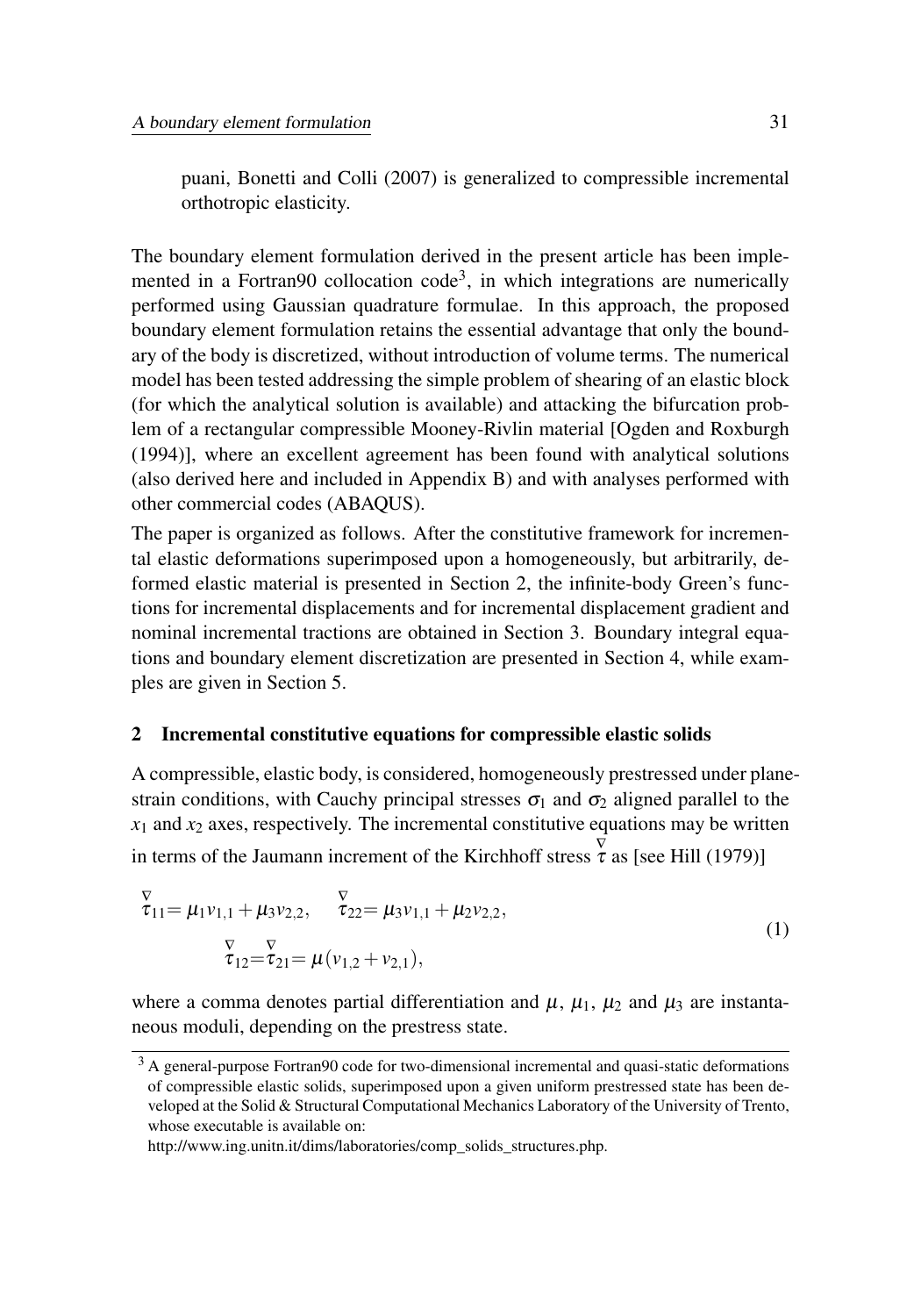In an updated Lagrangian formulation, incremental equilibrium requires, in the absence of body forces, that

$$
\dot{t}_{ij,i} = 0,\tag{2}
$$

where  $\dot{\mathbf{t}}$  is the nominal stress increment (transpose of the first Piola-Kirchhoff stress tensor). Using the relationship between Jaumann increment of Kirchhoff stress and the increment of nominal stress, namely,

$$
\dot{t}_{ij} = \overline{\tau}_{ij} - \sigma_{ik} W_{kj} - D_{ik} \sigma_{kj},
$$
\n(3)

where  $W_{ij} = (v_{i,j} - v_{j,i})/2$  and  $D_{ij} = (v_{i,j} + v_{j,i})/2$  are the spin tensor and the stretching tensor, respectively, and the dimensionless constants

$$
k = \frac{\sigma_1 - \sigma_2}{2\mu}, \quad \chi = \frac{\sigma_1 + \sigma_2}{2\mu}, \tag{4}
$$

the constitutive equations (1) can be rewritten in terms of tensor  $\dot{\mathbf{t}}$  as

$$
\begin{aligned}\n\dot{t}_{11} &= \mu(\bar{a}v_{1,1} + \bar{\mu}_3 v_{2,2}), & \dot{t}_{22} &= \mu(\bar{\mu}_3 v_{1,1} + \bar{b}v_{2,2}), \\
\dot{t}_{12} &= \mu(\bar{\alpha}v_{2,1} + \bar{\gamma}v_{1,2}), & \dot{t}_{21} &= \mu(\bar{\beta}v_{1,2} + \bar{\gamma}v_{2,1}),\n\end{aligned}\n\tag{5}
$$

where

$$
\mu \bar{a} = \mu_1 - \sigma_1, \quad \mu \bar{b} = \mu_2 - \sigma_2, \quad \mu \bar{\mu}_3 = \mu_3,\n\bar{\alpha} = 1 + k, \quad \bar{\beta} = 1 - k, \quad \bar{\gamma} = 1 - \chi.
$$
\n(6)

Uniaxial tension (compression) along the *x*<sub>1</sub>-axis corresponds to  $\chi = k$  and  $k > 0$  $(k < 0)$ , whereas, along the  $x_2$ -axis, uniaxial tension (compression) corresponds to  $\chi = -k$  and  $k < 0$  ( $k > 0$ ).

For a hyperelastic material, incremental moduli and current Cauchy stress are functions of principal stretches  $\lambda_1, \lambda_2, \lambda_3$  ( $\lambda_3 = 1$  for plane strain) through the strainenergy function  $W(\lambda_1, \lambda_2, \lambda_3)$ , in the following form

$$
\mu_1 = \frac{1}{\lambda_2} \left( \lambda_1 \frac{\partial^2 W}{\partial \lambda_1^2} + \frac{\partial W}{\partial \lambda_1} \right), \quad \mu_2 = \frac{1}{\lambda_1} \left( \lambda_2 \frac{\partial^2 W}{\partial \lambda_2^2} + \frac{\partial W}{\partial \lambda_2} \right), \quad \mu_3 = \frac{\partial^2 W}{\partial \lambda_1 \partial \lambda_2},
$$
\n
$$
\mu = \frac{\sigma_1 - \sigma_2}{2} \frac{\lambda_1^2 + \lambda_2^2}{\lambda_1^2 - \lambda_2^2}, \quad \sigma_1 = \frac{1}{\lambda_2} \frac{\partial W}{\partial \lambda_1}, \quad \sigma_2 = \frac{1}{\lambda_1} \frac{\partial W}{\partial \lambda_2}.
$$
\n(7)

From eqn.  $(7)_4$  we obtain

$$
k = \frac{\lambda_1^2 - \lambda_2^2}{\lambda_1^2 + \lambda_2^2},\tag{8}
$$

regardless of the form of the strain-energy function.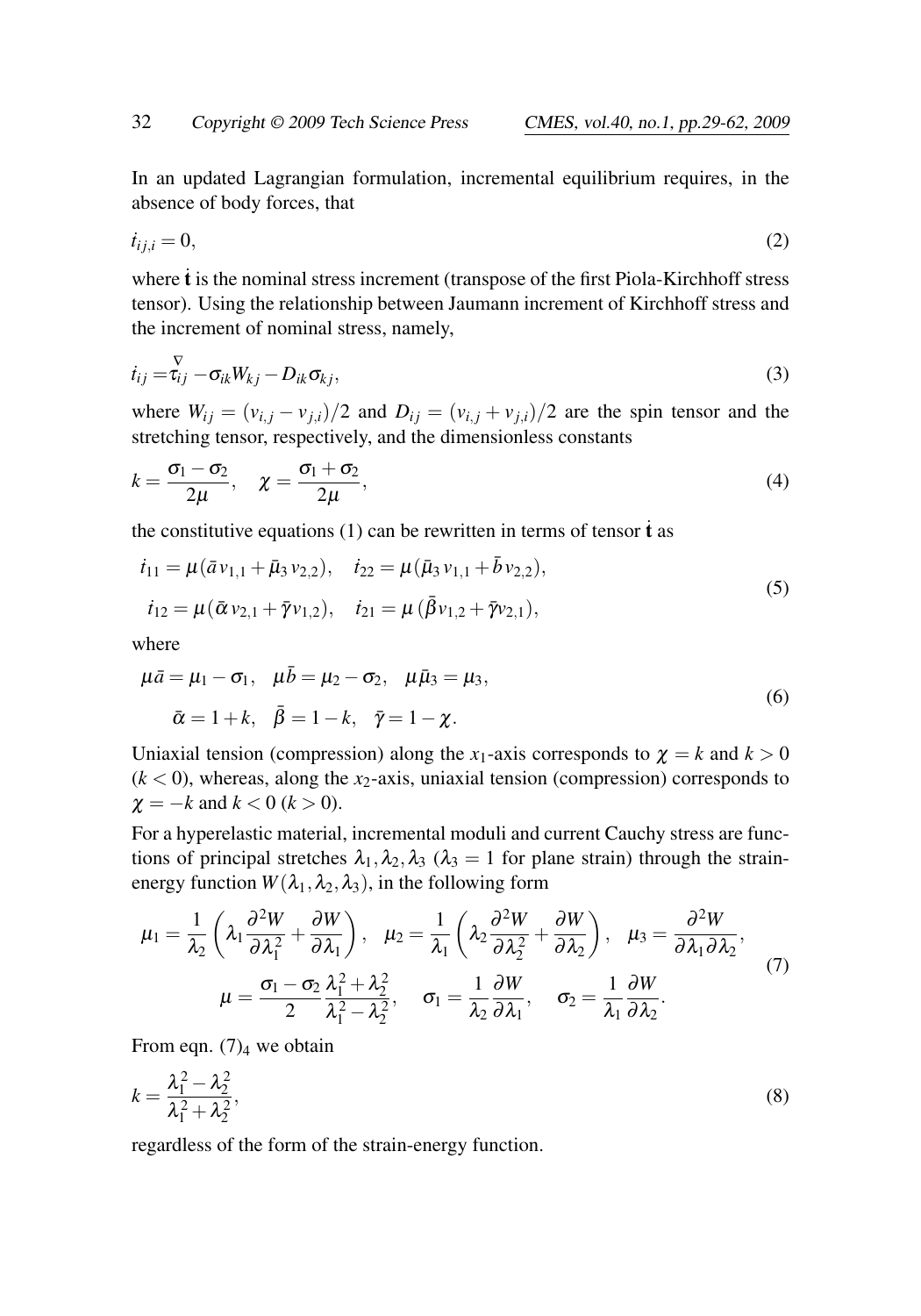#### *2.1 The classification of regimes*

The substitution of eqns. (5) and (4) into eqn. (2) provides a system of coupled partial differential equations

$$
\begin{cases}\n\bar{a}v_{1,11} + (\bar{\mu}_3 + \bar{\gamma})v_{2,12} + \bar{\beta}v_{1,22} = 0, \\
\bar{b}v_{2,22} + (\bar{\mu}_3 + \bar{\gamma})v_{1,21} + \bar{\alpha}v_{2,11} = 0.\n\end{cases}
$$
\n(9)

Hill (1979) has classified the general solutions of (9) in the form

$$
v_i = V_i f(\rho x_1 + x_2) \quad (i = 1, 2), \tag{10}
$$

where *f* is a twice differentiable function,  $V_1$ ,  $V_2$  are constant amplitudes and  $\rho$ satisfies the characteristic equation

$$
\bar{a}\bar{\alpha}\rho^4 + \bar{d}\rho^2 + \bar{b}\bar{\beta} = 0,\tag{11}
$$

where

$$
\bar{d} = \bar{a}\bar{b} + \bar{\alpha}\bar{\beta} - (\bar{\mu}_3 + \bar{\gamma})^2. \tag{12}
$$

The regime of the system of differential eqns. (9) depends on the nature of solutions to eqn. (11), namely

$$
\begin{aligned}\n\rho_+^2 \\
\rho_-^2\n\end{aligned}\n\bigg\} = \frac{-\bar{d} \pm \sqrt{\bar{d}^2 - 4\bar{a}\bar{b}\bar{\alpha}\bar{\beta}}}{2\bar{a}\bar{\alpha}}.\n\tag{13}
$$

In particular, the elliptic complex (EC) regime corresponds to four complex conjugate roots  $\rho$ , so that

$$
|\bar{d}| < 2\sqrt{\bar{a}\bar{b}\bar{\alpha}\bar{\beta}} \quad \text{and} \quad \bar{a}\bar{b}\bar{\alpha}\bar{\beta} > 0. \tag{14}
$$

In the elliptic imaginary (EI) regime the four solutions (13) are all pure imaginary. The involved parameters satisfy either

$$
|\bar{d}| > 2\sqrt{\bar{a}\bar{b}\bar{\alpha}\bar{\beta}} \quad \text{and} \quad \bar{a}\bar{\alpha} > 0, \ \bar{b}\bar{\beta} > 0,
$$
 (15)

or

$$
|\bar{d}| < -2\sqrt{\bar{a}\bar{b}\bar{\alpha}\bar{\beta}} \quad \text{and} \quad \bar{a}\bar{\alpha} < 0, \ \bar{b}\bar{\beta} < 0. \tag{16}
$$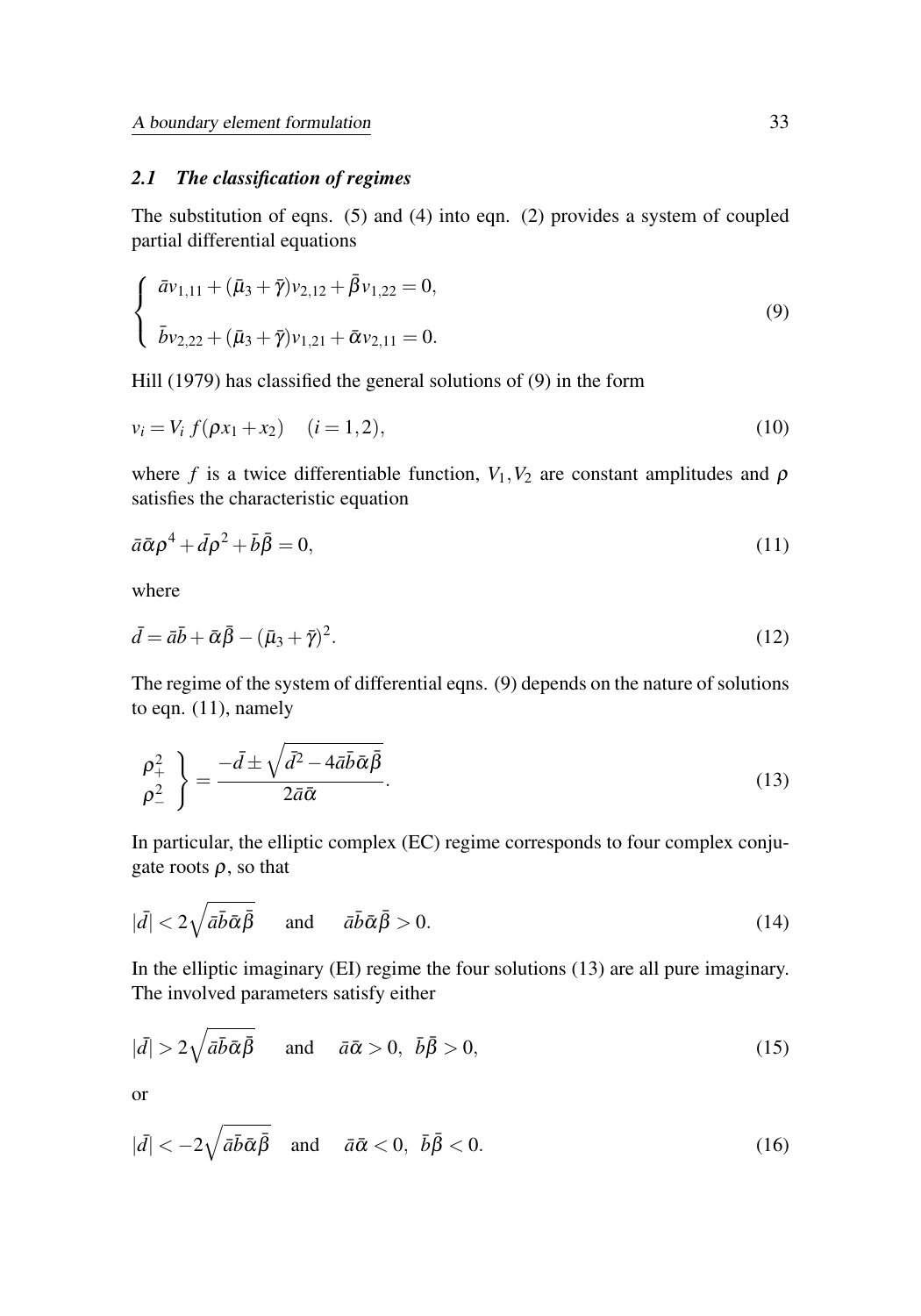In the Hyperbolic (H) regime eqn. (11) admits four real and distinct solutions, so that  $\bar{d}$  must satisfy

$$
|\bar{d}| > 2\sqrt{\bar{a}\bar{b}\bar{\alpha}\bar{\beta}},\tag{17}
$$

together with either

$$
\bar{a}\bar{\alpha} > 0, \bar{b}\bar{\beta} > 0, \bar{d} < 0 \quad \text{or} \quad \bar{a}\bar{\alpha} < 0, \bar{b}\bar{\beta} < 0, \bar{d} > 0.
$$
 (18)

In the Parabolic (P) regime there are two real and two imaginary roots, a situation occurring when

$$
\bar{a}\bar{b}\bar{\alpha}\bar{\beta} < 0. \tag{19}
$$

The classification of regimes can be graphically represented in the three-dimensional space spanned by variables  $X = \bar{a}\bar{b} - \bar{\alpha}\bar{\beta}$ ,  $Y = (\bar{\mu}_3 + \bar{\gamma})^2$  and  $Z = \bar{a}\bar{b} + \bar{\alpha}\bar{\beta}$ . The vanishing of the discriminant in condition (13), namely  $\vec{d}^2 - 4\vec{a}\vec{b}\vec{\alpha}\vec{\beta} = 0$  or,  $X^2 + Y^2 2ZY = 0$ , describes the surface of a cone in that space with the vertex in the origin and the axis described by equations  $X = 0$  and  $Y = Z$ . The cone has circular section at constant *Z*. The region inside the cone corresponds to the EC regime, while the regions corresponding to the other regimes can be inferred from the  $X/Z - Y/Z$ plane representation of Fig. 1.

Simple models of compressible elasticity will be presented below to be employed in the numerical applications deferred to Section 5.

## *2.2 Limit of incompressibility and isotropic elasticity*

The compressible constitutive equations (5) yield the incompressible constitutive framework given by Biot (1965) in the limit  $\{\mu_1, \mu_2, \mu_3\} \longrightarrow \infty$ , but with their differences [i.e.  $\mu_i - \mu_k$  ( $i \neq k$ )] remaining bounded, yielding

$$
4\mu^* = \mu_1 + \mu_2 - 2\mu_3 + \sigma_1 + \sigma_2, \tag{20}
$$

where  $\mu^*$  is an incremental modulus which, together with  $\mu$ , governs the in-plane incompressible response, and depends on the current state.

In the unstressed state (in other words, in the infinitesimal theory)  $\overline{\tau}$  coincides with the Cauchy stress and, for isotropic materials, the incremental moduli become functions of the Young modulus *E* and Poisson's ratio ν as

$$
\mu_1 = \mu_2 = \frac{(1 - v)E}{(1 + v)(1 - 2v)}, \quad \mu_3 = \frac{vE}{(1 + v)(1 - 2v)}, \quad \mu = \frac{E}{2(1 + v)}.
$$
 (21)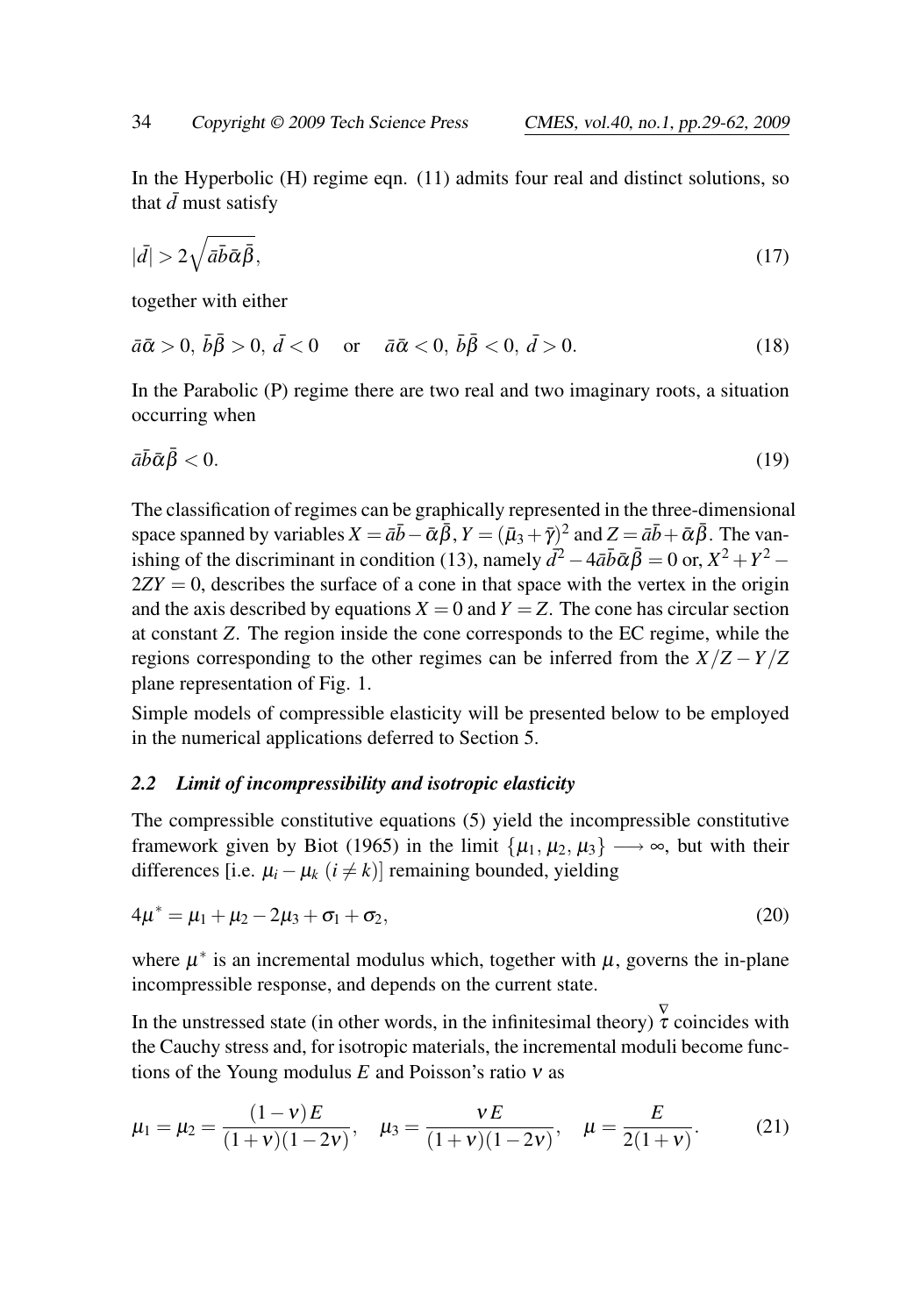

Figure 1: Graphical representation of the classification of regimes of equilibrium [eqns. (9)] in the  $X/Z - Y/Z$  plane  $(X = \overline{a}\overline{b} - \overline{\alpha}\overline{\beta}$ ,  $Y = (\overline{\mu}_3 + \overline{\gamma})^2$ ,  $Z = \overline{a}\overline{b} + \overline{\alpha}\overline{\beta}$ ). EI denotes the elliptic imaginary regime, EC the elliptic complex regime, H the hyperbolic regime, and P the parabolic regime. The paths followed in this plane during plane-strain uniaxial tension/compression of two Kirchhoff–Saint Venant elastic materials ( $\lambda_0 = v = 0$ , and  $\lambda_0 / \mu_0 = 2$  corresponding to  $v = 0.333$ ) are also reported.

### *2.3 Kirchhoff-Saint Venant material*

The Kirchhoff-Saint Venant model has well-known limitations<sup>4</sup> [see for instance Ciarlet (1988)], but adds to the merit of a great simplicity the capability of correctly capturing a number of bifurcations in structures. For this material model, the energy function takes the simple form

$$
W = \frac{\lambda_0}{2} (\text{tr} \mathbf{E}^{(2)})^2 + \mu_0 \mathbf{E}^{(2)} \cdot \mathbf{E}^{(2)},
$$
\n(22)

<sup>4</sup> Under plane-strain conditions, the tensile branch of the uniaxial true stress-longitudinal stretch law exhibits a limit stretch –where the stress becomes unbounded– at

$$
\lambda_1^t=\sqrt{\frac{2(\mu_0+\lambda_0)}{\lambda_0}},
$$

whereas, in compression, the true stress reaches a maximum loading at

$$
\lambda_1^c = \sqrt{\frac{3}{2} + \frac{3\mu_0}{2\lambda_0} - \frac{\sqrt{9\mu_0^2 + 14\lambda_0\mu_0 + 5\lambda_0^2}}{2\lambda_0}}.
$$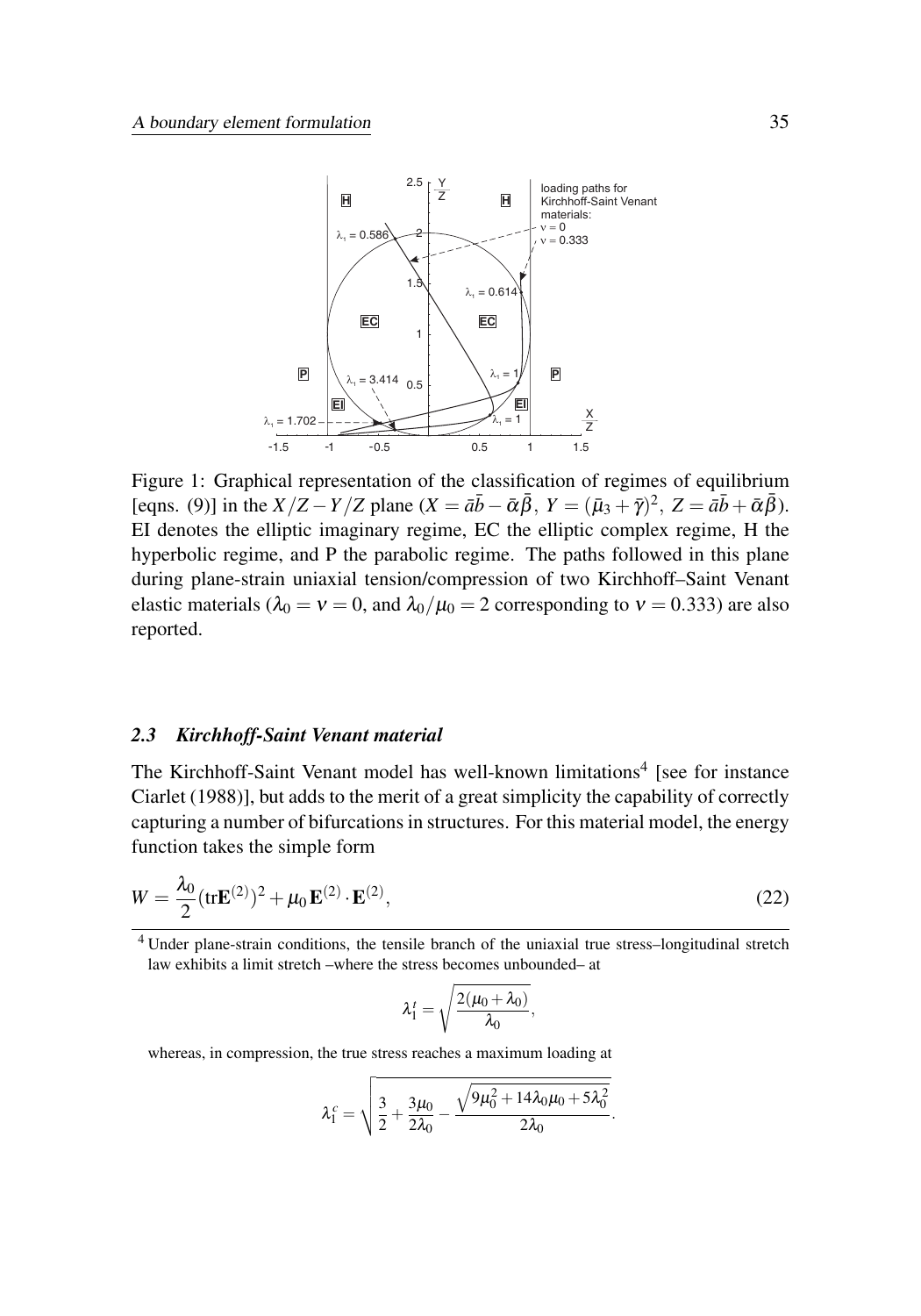where  $\mathbf{E}^{(2)}$  denotes the Green-Lagrange strain tensor and  $\lambda_0$  and  $\mu_0$  are constants playing the same role of the Lamé constants within the infinitesimal theory, so that a Poisson's ratio can be defined by  $v = \lambda_0/[2(\lambda_0 + \mu_0)]$ . Differentiation of *W* with respect to  $\mathbf{E}^{(2)}$  yields the second Piola-Kirchhoff stress  $\mathbf{T}^{(2)}$ , in the following form

$$
\mathbf{T}^{(2)} = \lambda_0(\text{tr}\mathbf{E}^{(2)})\mathbf{I} + 2\mu_0\mathbf{E}^{(2)},\tag{23}
$$

akin to the constitutive equations of the infinitesimal elasticity theory. The incremental moduli can be readily calculated employing eqns. (7).

The classification of regimes for this material is illustrated in Fig. 1, where the paths followed by two different materials (corresponding to Poisson's ratios equal to 0 and 0.333) during a monotonic loading starting at  $\lambda_1 = 1$ , and corresponding to uniaxial tension and compression are reported. In these conditions of plane strain uniaxial stress, loss of ellipticity at the EC/H border always occurs under compressive stress before  $\lambda_1^c$  is reached, while under tensile stress the regime remains always elliptic.

#### *2.4 Compressible Mooney-Rivlin material*

A strain-energy function will be used in the examples, based on the splitting between isovolumetric and pure volumetric response as

$$
W(\lambda_1, \lambda_2, \lambda_3) = W_{\text{iso}}(\bar{\lambda}_1, \bar{\lambda}_2, \bar{\lambda}_3) + W_{\text{vol}}(J),
$$
\n(24)

where

$$
J = \lambda_1 \lambda_2 \lambda_3,\tag{25}
$$

and  $\bar{\lambda}_i = J^{-1/3}\lambda_i$  (*i* = 1,2,3) are the modified principal stretches. In particular, a Mooney-Rivlin strain-energy potential is adopted, which, in terms of the strain invariants  $\bar{I}_1$  and  $\bar{I}_2$ , is expressed by

$$
W = c_1(\bar{I}_1 - 3) + c_2(\bar{I}_2 - 3) + \frac{1}{c_3}(J - 1)^2,
$$
\n(26)

where  $c_1$ ,  $c_2$  and  $c_3$  are constitutive parameters expressed in terms of the initial shear modulus  $\mu_0$  and initial bulk modulus  $q_0$  as

$$
\mu_0 = 2(c_1 + c_2), \quad q_0 = \frac{2}{c_3},\tag{27}
$$

and  $\bar{I}_1$  and  $\bar{I}_2$  are expressed in terms of the deviatoric stretches  $\bar{\lambda}_i = J^{-1/3} \lambda_i$  as

$$
\bar{I}_1 = \bar{\lambda}_1^2 + \bar{\lambda}_2^2 + \bar{\lambda}_3^2 = I_1(\mathbf{B})J^{-2/3},
$$
  
\n
$$
\bar{I}_2 = \bar{\lambda}_1^{-2} + \bar{\lambda}_2^{-2} + \bar{\lambda}_3^{-2} = I_2(\mathbf{B})J^{-4/3},
$$
\n(28)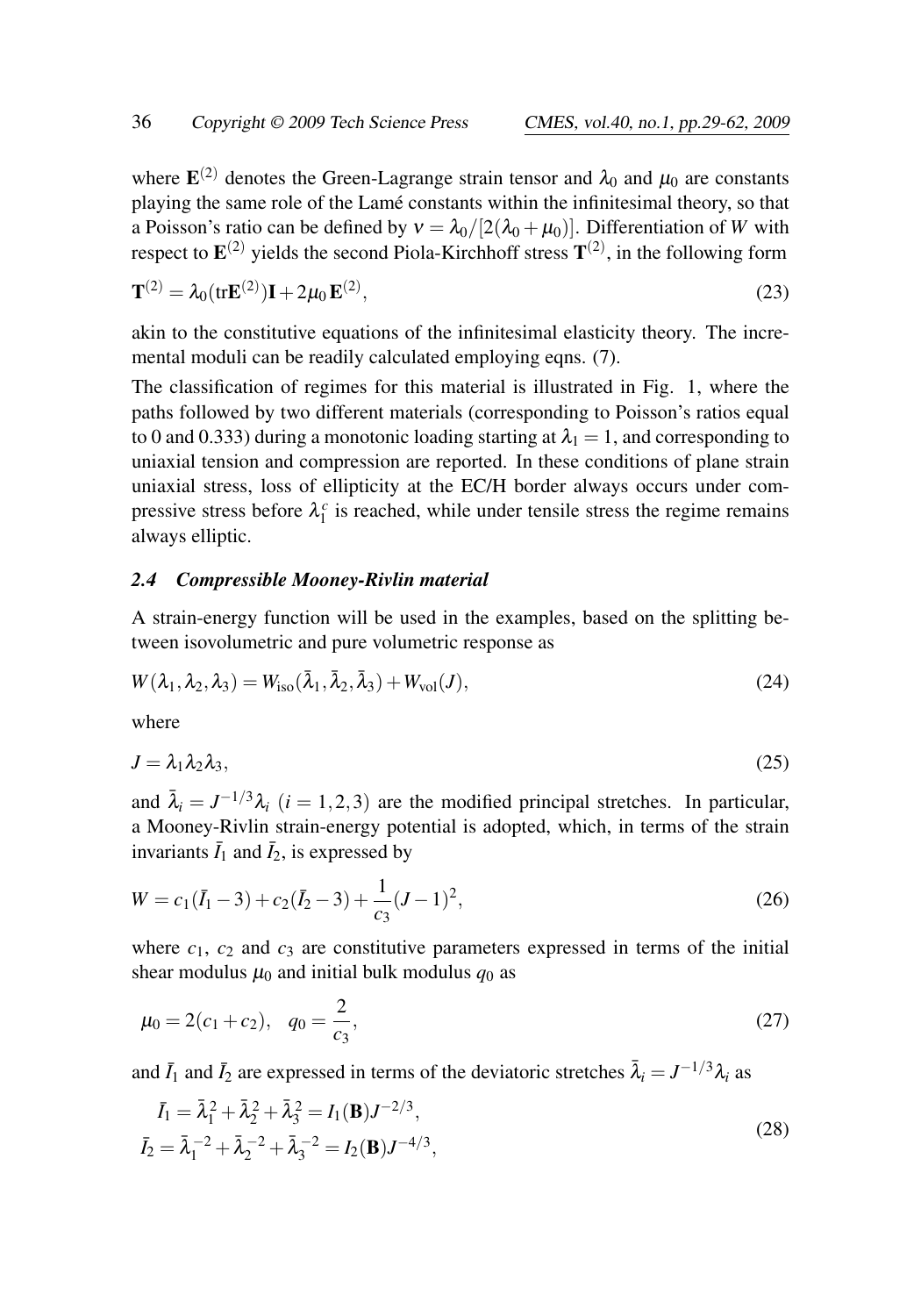where  $I_1(\mathbf{B})$  and  $I_2(\mathbf{B})$  denote the principal invariants of the left Cauchy-Green strain tensor B

$$
I_1(\mathbf{B}) = \text{tr}\mathbf{B}, \quad I_2(\mathbf{B}) = \frac{1}{2} (I_1^2 - \text{tr}\mathbf{B}^2).
$$
 (29)

The relevant incremental moduli can be calculated through eqns. (7). It can be shown that this material remains always in the elliptic imaginary regime. Being a compressible material, it is worth mentioning that the Poisson's ratio for this material becomes

$$
v = 1 - \frac{3 + 2\mu_0 c_3}{6 + \mu_0 c_3}.
$$
\n(30)

## 3 The quasi-static Green's function

The quasi-static, infinite-body Green's function for a compressible, elastic material subject to a homogenous prestress state can be obtained as the solution of eqns. (9) when a unit point force is applied

$$
\dot{f}_j^g = \delta_{js} \delta(\mathbf{x}),\tag{31}
$$

acting at the axes origin  $x = 0$ , where  $\delta(x)$  is the two-dimensional Dirac delta function. The solution is obtained by employing a plane wave expansion method [Courant and Hilbert (1962), Gel'fand and Shilov (1964)] for which a generic function  $h(\mathbf{x})$  can be written as

$$
h(\mathbf{x}) = -\frac{1}{4\pi^2} \oint_{|\mathbf{\omega}|=1} \tilde{h}(\mathbf{\omega} \cdot \mathbf{x}) d\mathbf{\omega},\tag{32}
$$

where  $\boldsymbol{\omega}$  is the radial unit vector centered at the origin of the position vector **x** (Fig. 2) and  $\tilde{h}$  is the transformed function. Noting that the transformed function  $\tilde{\delta}$ of the Dirac delta is  $\tilde{\delta}(\mathbf{\omega} \cdot \mathbf{x}) = 1/(\mathbf{\omega} \cdot \mathbf{x})^2$ , equilibrium equations in the transformed domain are [see the derivation in Bertoldi, Brun and Bigoni (2005)]

$$
A_{ik}(\boldsymbol{\omega})\tilde{v}_k^{g\prime\prime}(\boldsymbol{\omega}\cdot\mathbf{x}) + \delta_{ig}\tilde{\delta} = 0,
$$
\n(33)

where  $A_{ik}$  is the acoustic tensor associated with the constitutive eqns. (5) and a prime denotes differentiation with respect to the argument  $\boldsymbol{\omega} \cdot \mathbf{x}$ . Henceforth, our attention will be focused on the elliptic regime (EI or EC) in which the acoustic tensor is not singular, and where the solution to eqn. (33) is

$$
\tilde{v}_i^g(\boldsymbol{\omega} \cdot \mathbf{x}) = (A^{-1})_{ig} \log |\boldsymbol{\omega} \cdot \bar{\mathbf{x}}|,\tag{34}
$$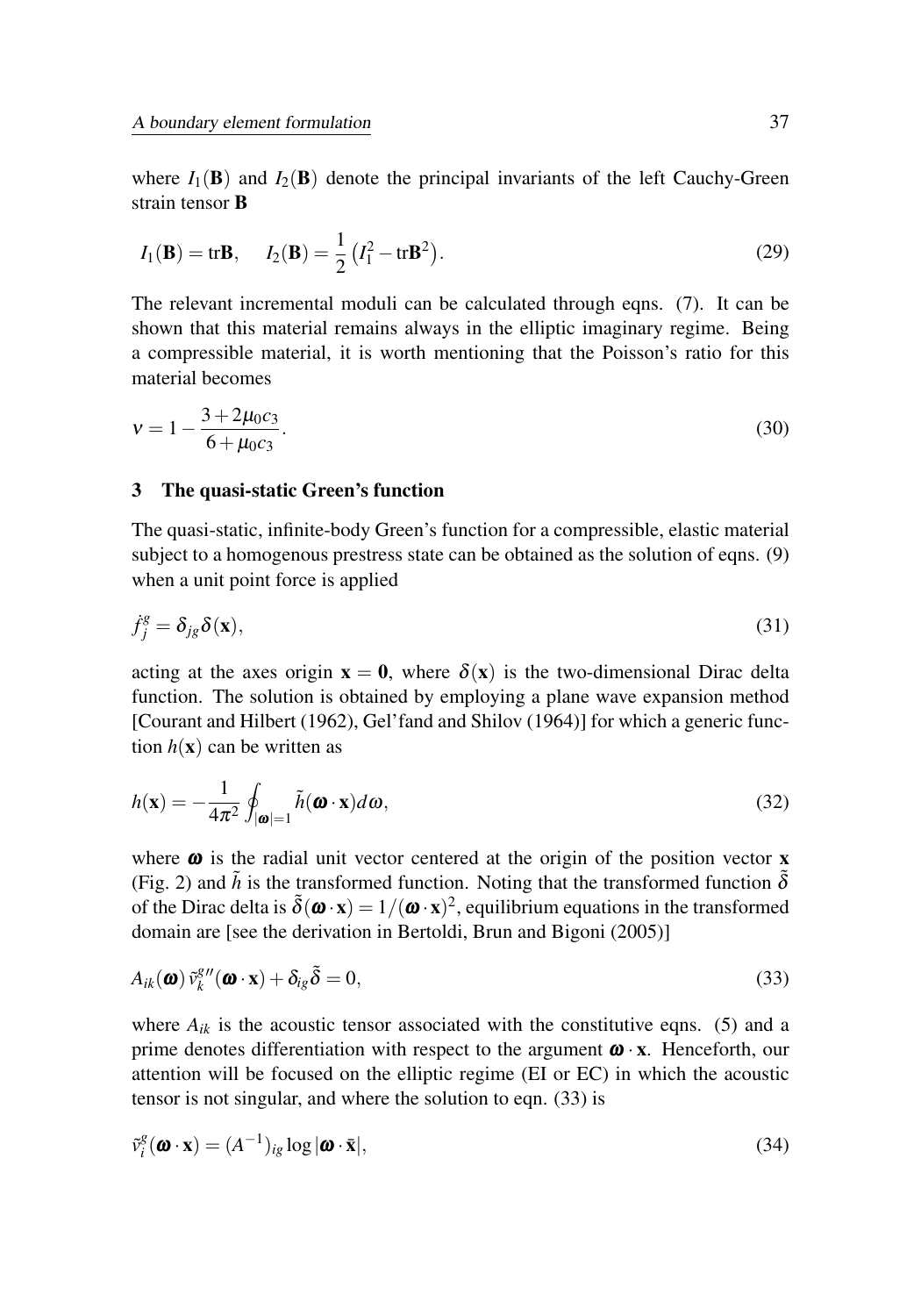

Figure 2: Reference system, vectors  $\boldsymbol{\omega}$ , **x**, **n**, and angles  $\theta$ ,  $\alpha$  and  $\phi$ .

where  $\bar{x}$  is a dimensionless measure of  $x$ . The Green's function can now be obtained by antitransforming eqn. (34)

$$
\nu_i^g(\mathbf{x}) = -\frac{1}{4\pi^2} \oint_{|\boldsymbol{\omega}|=1} (A^{-1})_{ig} \log |\boldsymbol{\omega} \cdot \bar{\mathbf{x}}| d\boldsymbol{\omega}.
$$
 (35)

Introducing the radial measure of the distance  $\bar{r} = |\bar{x}|$  and the angle  $\alpha$  between  $\omega$ and x (Fig. 2), the Green's function for incremental displacement satisfying eqns. (9) can be expressed as

$$
v_i^g(\mathbf{x}) = -\frac{\log \bar{r}}{4\pi^2} \int_0^{2\pi} (A^{-1})_{ig} d\alpha - \frac{1}{4\pi^2} \int_0^{2\pi} (A^{-1})_{ig} \log |\cos \alpha| d\alpha.
$$
 (36)

## *3.1 The incremental displacements*

The components of the acoustic tensor  $A(\boldsymbol{\omega})$  appearing in eqn. (33) for the constitutive eqns. (5) are

$$
A_{11} = \mu (\bar{a}\omega_1^2 + \bar{\beta}\omega_2^2), \quad A_{22} = \mu (\bar{\alpha}\omega_1^2 + \bar{b}\omega_2^2), \tag{37}
$$

$$
A_{12}=A_{21}=\mu(\bar{\mu}_3+\bar{\gamma})\omega_1\omega_2.
$$

The determinant of the acoustic tensor (37) is  $\mu^2 \Lambda(\alpha + \theta)$ , where

$$
\Lambda(\alpha + \theta) = \bar{a}\bar{\alpha}\sin^4(\alpha + \theta)\left[\cot^2(\alpha + \theta) - \rho_+^2\right]\left[\cot^2(\alpha + \theta) - \rho_-^2\right],\tag{38}
$$

in which  $\alpha + \theta = \arctan(\omega_2/\omega_1)$  and  $\omega_1$  and  $\omega_2$  are the components of the vector  $\omega$  along the  $x_1$  and  $x_2$  axes.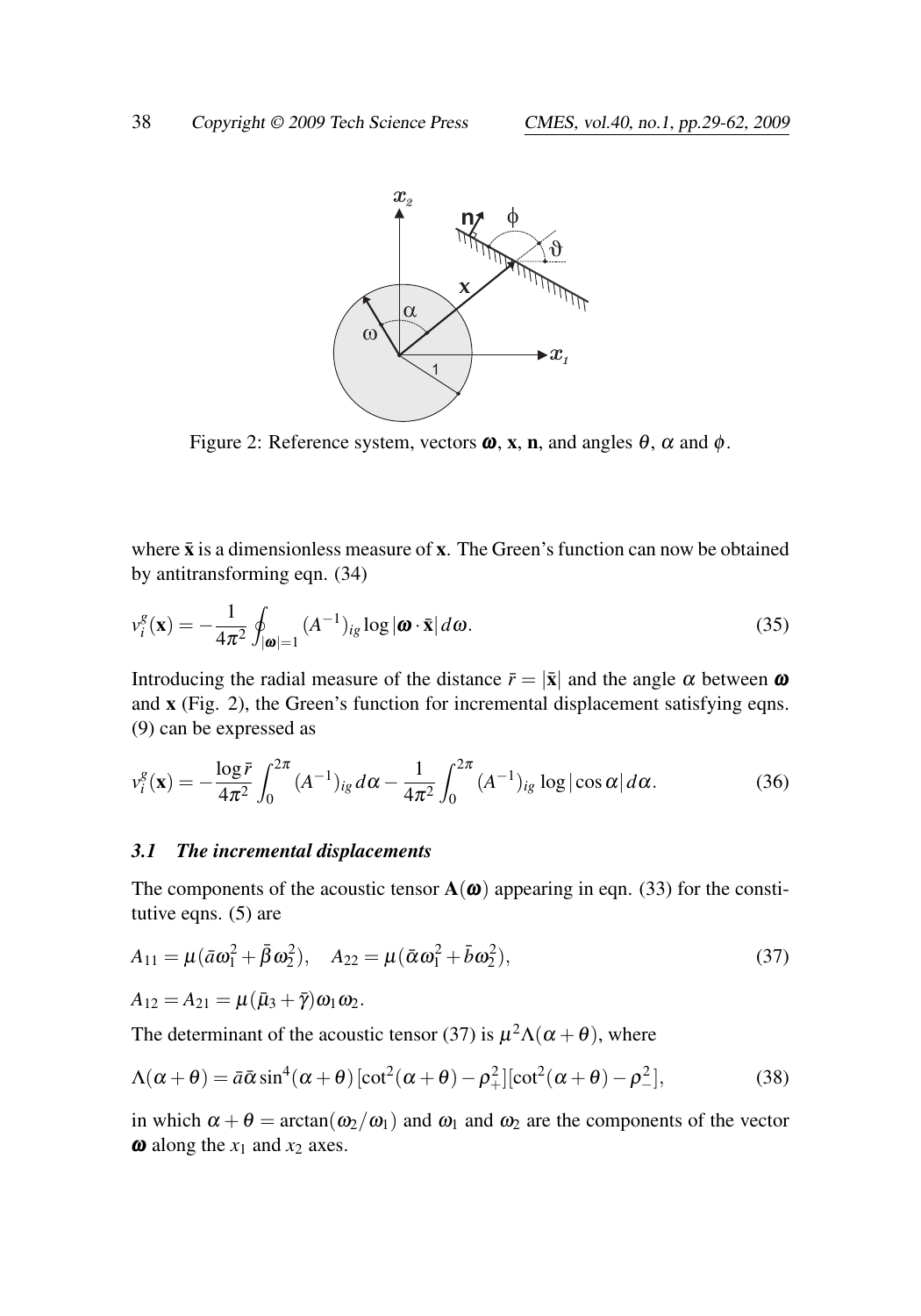Note that  $\Lambda(\alpha + \theta)$  is always different from zero in the elliptic regime and

$$
\Lambda(0) = \Lambda(\pi) = \bar{a}\bar{\alpha}, \quad \Lambda(\pi/2) = \Lambda(3\pi/2) = \bar{b}\bar{\beta}.
$$
 (39)

Employing eqn. (36), with the inverse of the acoustic tensor (37), the Green's function in nondimensional polar coordinates  $\bar{r}$  and  $\theta$  becomes

$$
v_1^1 = -\frac{1}{2\pi\mu\bar{a}} \left( \eta_1 - \frac{\bar{b}}{\bar{\alpha}} \eta_2 \right) \log \bar{r}
$$
  

$$
- \frac{1}{2\pi^2\mu} \int_0^{\pi} \frac{\bar{\alpha} \cos^2(\alpha + \theta) + \bar{b} \sin^2(\alpha + \theta)}{\Lambda(\alpha + \theta)} \log |\cos \alpha| d\alpha,
$$
  

$$
v_2^2 = -\frac{1}{2\pi\mu\bar{\alpha}} \left( \eta_1 - \frac{\bar{\beta}}{\bar{a}} \eta_2 \right) \log \bar{r}
$$
  

$$
- \frac{1}{2\pi^2\mu} \int_0^{\pi} \frac{\bar{\alpha} \cos^2(\alpha + \theta) + \bar{\beta} \sin^2(\alpha + \theta)}{\Lambda(\alpha + \theta)} \log |\cos \alpha| d\alpha,
$$
  

$$
v_1^2 = v_2^1 = \frac{\bar{\mu}_3 + \bar{\gamma}}{2\pi^2\mu} \int_0^{\pi} \frac{\sin(\alpha + \theta) \cos(\alpha + \theta)}{\Lambda(\alpha + \theta)} \log |\cos \alpha| d\alpha,
$$
 (40)

where

$$
\eta_1 = \frac{1}{\sqrt{-\rho_+^2} + \sqrt{-\rho_-^2}}, \quad \eta_2 = \frac{1}{\rho_-^2 \sqrt{-\rho_+^2} + \rho_+^2 \sqrt{-\rho_-^2}}.
$$
\n(41)

Note that the terms multiplying  $\log \bar{r}$  in eqns. (40) are all independent of  $\theta$  and have been solved explicitly; moreover, all remaining functions of  $\alpha$  are  $\pi$ -periodic.

## *3.2 The gradient of incremental displacements*

The gradient of incremental displacements is necessary for the formulation of the boundary element technique and can be obtained *either* directly from eqns. (40), employing the rule

$$
\frac{\partial v_i^g}{\partial x_1} = \cos\theta \frac{\partial v_i^g}{\partial r} - \frac{\sin\theta}{r} \frac{\partial v_i^g}{\partial \theta}, \qquad \frac{\partial v_i^g}{\partial x_2} = \sin\theta \frac{\partial v_i^g}{\partial r} + \frac{\cos\theta}{r} \frac{\partial v_i^g}{\partial \theta},\tag{42}
$$

where  $r = |\mathbf{x}|$ , or by differentiation and subsequent transformation of  $\tilde{\mathbf{v}}^g$  as

$$
v_{i,k}^g = -\frac{1}{4\pi^2} \oint_{|\boldsymbol{\omega}|=1} \tilde{v}_{i,k}^g(\boldsymbol{\omega} \cdot \mathbf{x}) d\boldsymbol{\omega}.
$$
 (43)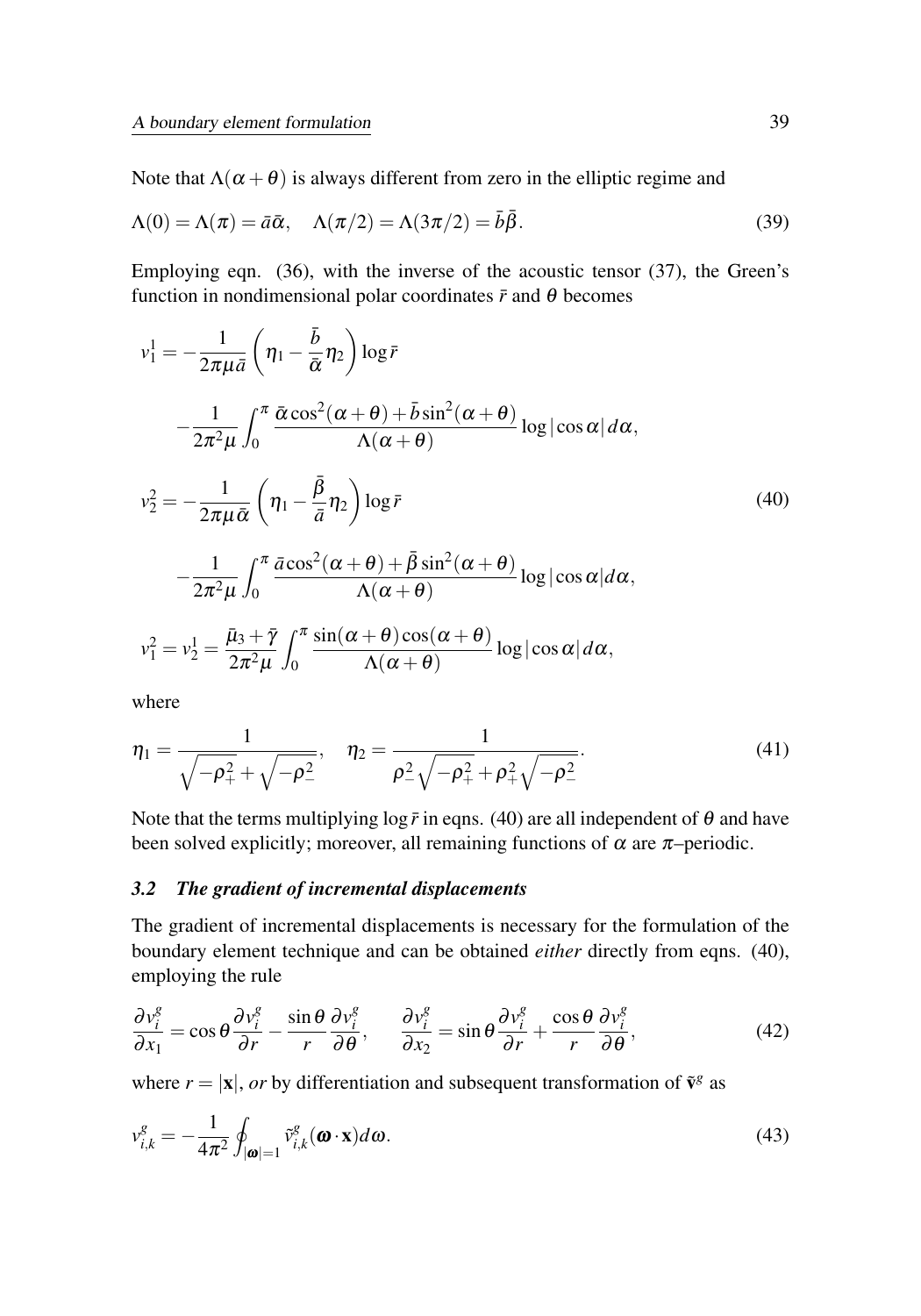By application of the chain rule, it turns out that the spatial gradient of a generic function  $\tilde{h}$  in the transformed domain writes as

$$
\text{grad}\,\tilde{h} = \tilde{h}'(\boldsymbol{\omega}\cdot\mathbf{x})\boldsymbol{\omega},\tag{44}
$$

so that, from (34), we obtain

$$
\tilde{v}_{i,k}^g = (A^{-1})_{ig} \omega_k. \tag{45}
$$

In *both cases* the result remains the same, namely,

$$
v_{1,1}^{1} = -\frac{\cos\theta}{2\pi r\mu\bar{a}} \left( \eta_{1} - \frac{\bar{b}}{\bar{\alpha}} \eta_{2} \right) + \frac{\sin\theta}{2\pi^{2}r\mu} \int_{0}^{\pi} \zeta_{1}(\alpha + \theta) \log |\cos\alpha| d\alpha,
$$
  
\n
$$
v_{1,2}^{1} = -\frac{\sin\theta}{2\pi r\mu\bar{a}} \left( \eta_{1} - \frac{\bar{b}}{\bar{\alpha}} \eta_{2} \right) - \frac{\cos\theta}{2\pi^{2}r\mu} \int_{0}^{\pi} \zeta_{1}(\alpha + \theta) \log |\cos\alpha| d\alpha,
$$
  
\n
$$
v_{2,1}^{1} = -\frac{\sin\theta}{2\pi^{2}r\mu} \int_{0}^{\pi} \zeta_{2}(\alpha + \theta) \log |\cos\alpha| d\alpha,
$$
  
\n
$$
v_{2,2}^{1} = \frac{\cos\theta}{2\pi^{2}r\mu} \int_{0}^{\pi} \zeta_{2}(\alpha + \theta) \log |\cos\alpha| d\alpha,
$$
  
\nfor  $g = 1$ , and  
\n
$$
v_{1,1}^{2} = v_{2,1}^{1}, \quad v_{1,2}^{2} = v_{2,2}^{1},
$$
  
\n
$$
v_{2,1}^{2} = -\frac{\cos\theta}{2\pi r\mu\bar{\alpha}} \left( \eta_{1} - \frac{\bar{\beta}}{\bar{a}} \eta_{2} \right) + \frac{\sin\theta}{2\pi^{2}r\mu} \int_{0}^{\pi} \zeta_{3}(\alpha + \theta) \log |\cos\alpha| d\alpha,
$$
  
\n
$$
\sin\theta \left( \frac{\bar{\beta}}{\bar{a}} \right) - \cos\theta \left( \frac{\pi}{\bar{a}} \right).
$$
  
\n(47)

$$
v_{2,2}^2 = -\frac{\sin\theta}{2\pi r\mu\bar{\alpha}} \left(\eta_1 - \frac{\bar{\beta}}{\bar{a}}\eta_2\right) - \frac{\cos\theta}{2\pi^2 r\mu} \int_0^\pi \zeta_3(\alpha + \theta) \log|\cos\alpha| d\alpha,
$$

for  $g = 2$ , where functions  $\zeta_i(\xi)$   $(i = 1, 2, 3)$  are given by

$$
\zeta_1(\xi) = \frac{\Lambda(\xi)(\bar{b} - \bar{\alpha})\sin 2\xi - \Lambda'(\xi)(\bar{\alpha}\cos^2\xi + \bar{b}\sin^2\xi)}{\Lambda^2(\xi)},
$$
  
\n
$$
\zeta_2(\xi) = \frac{(\bar{\mu}_3 + \bar{\gamma})(\Lambda(\xi)\cos 2\xi - \Lambda'(\xi)\sin\xi\cos\xi)}{\Lambda^2(\xi)},
$$
  
\n
$$
\zeta_3(\xi) = \frac{\Lambda(\xi)(\bar{\beta} - \bar{a})\sin 2\xi - \Lambda'(\xi)(\bar{a}\cos^2\xi + \bar{\beta}\sin^2\xi)}{\Lambda^2(\xi)},
$$
\n(48)

with  $\Lambda'(\xi) = d\Lambda(\xi)/d\xi$ .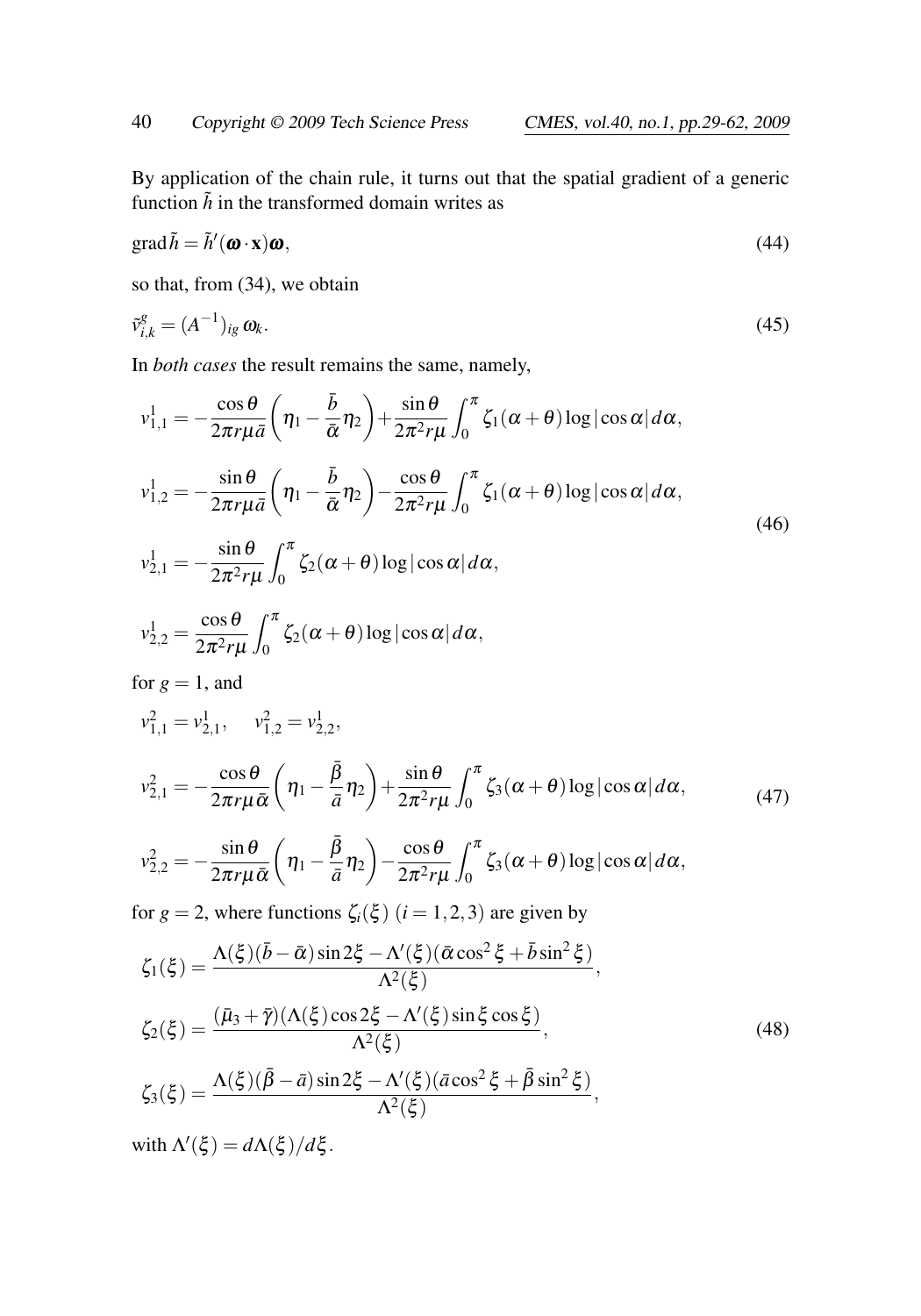## *3.3 The nominal incremental stresses*

The Green's functions for incremental nominal stresses can now be obtained using the Green's functions for the gradient of incremental displacements (46) and (47) into the constitutive laws (5) as

$$
\begin{aligned}\ni_{11}^g &= \mu(\bar{a}\,v_{1,1}^g + \bar{\mu}_3\,v_{2,2}^g), & i_{22}^g &= \mu(\bar{\mu}_3\,v_{1,1}^g + \bar{b}\,v_{2,2}^g), \\
i_{12}^g &= \mu(\bar{\alpha}\,v_{2,1}^g + \bar{\gamma}\,v_{1,2}^g), & i_{21}^g &= \mu(\bar{\beta}\,v_{1,2}^g + \bar{\gamma}\,v_{2,1}^g).\n\end{aligned}\n\tag{49}
$$

## *3.4 The quasi-static tractions*

Although the Green's functions for incremental applied nominal tractions  $\tau_i^g$ *j* at a boundary of unit outward normal **n** can be evaluated through substitution of eqns. (5) into

$$
\tau_j^g = i_{ij}^g n_i,\tag{50}
$$

an alternative derivation has been suggested by Bigoni, Capuani, Bonetti and Colli (2007). The alternative will now be followed, since it has the merit that it leads to formulae more explicit than those that can be directly achieved from eqn. (50). We operate, in particular, employing the plane wave expansion of nominal traction

$$
\tau_j^g(\mathbf{x}) = -\frac{1}{4\pi^2} \oint_{|\boldsymbol{\omega}|=1} \tilde{\tau}_j^g(\boldsymbol{\omega} \cdot \mathbf{x}) d\boldsymbol{\omega},\tag{51}
$$

where

$$
\tilde{\tau}_1^1 = \frac{1}{\omega \cdot x} \left\{ \frac{n_1}{\omega_1} - \frac{n_1 \omega_2 - n_2 \omega_1}{\Lambda(\omega)} \left[ \bar{b} \bar{\beta} \frac{\omega_2}{\omega_1} - \{ \bar{\gamma} (\bar{\mu}_3 + \bar{\gamma}) + \bar{\beta} (\bar{b} - \bar{\alpha}) \} \omega_1 \omega_2 \right] \right\},
$$
\n
$$
[5mm] \tilde{\tau}_2^2 = \frac{1}{\omega \cdot x} \left\{ \frac{n_2}{\omega_2} + \frac{n_1 \omega_2 - n_2 \omega_1}{\Lambda(\omega)} \left[ \bar{a} \bar{\alpha} \frac{\omega_2}{\omega_1} - \{ \bar{\gamma} (\bar{\mu}_3 + \bar{\gamma}) + \bar{\alpha} (\bar{a} - \bar{\beta}) \} \omega_1 \omega_2 \right] \right\},
$$
\n
$$
[5mm] \tilde{\tau}_2^1 = \frac{1}{\omega \cdot x} \frac{n_1 \omega_2 - n_2 \omega_1}{\Lambda(\omega)} (\bar{\gamma} \bar{b} \omega_2^2 - \bar{\mu}_3 \bar{\alpha} \omega_1^2),
$$
\n
$$
[5mm] \tilde{\tau}_1^2 = \frac{1}{\omega \cdot x} \frac{n_1 \omega_2 - n_2 \omega_1}{\Lambda(\omega)} (\bar{\mu}_3 \bar{\beta} \omega_2^2 - \bar{\gamma} \bar{a} \omega_1^2).
$$
\n
$$
(52)
$$

Assuming that the normal to the material surface, to which the traction is referred, can be expressed in terms of the angle  $\phi$  measured from  $\theta$  (see Fig. 2) as

$$
n_1 = \sin(\phi + \theta), \quad n_2 = -\cos(\phi + \theta), \tag{53}
$$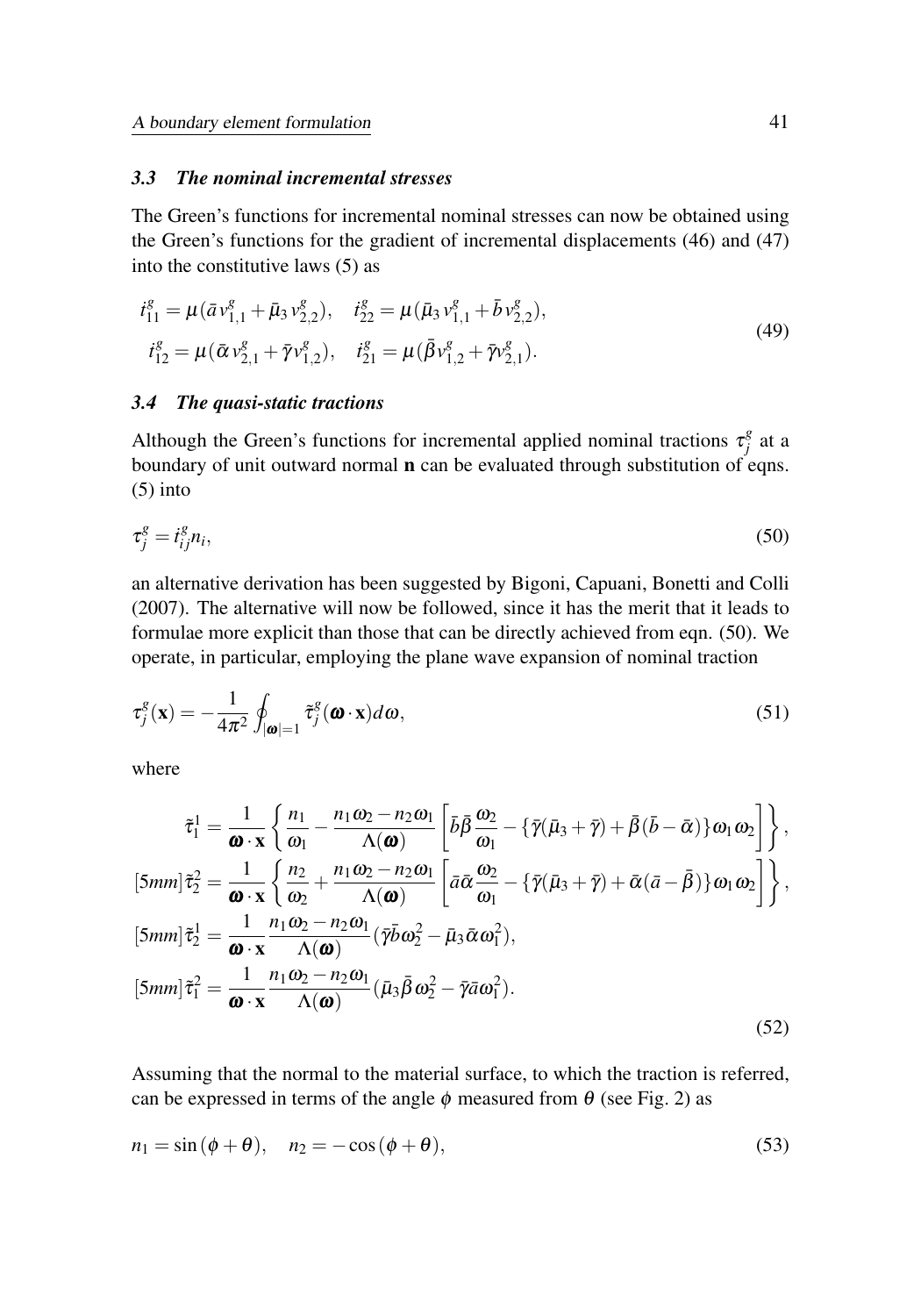the tractions (52) become (see Appendix A)

$$
\tau_1^1 = \frac{\sin \phi}{2\pi^2 r} \left\{ \bar{b} \bar{\beta} \int_0^{\pi} \frac{\tan \alpha \tan(\alpha + \theta)}{\Lambda(\alpha + \theta)} d\alpha - [\bar{\gamma}(\bar{\mu}_3 + \bar{\gamma}) + \bar{\beta}(\bar{b} - \bar{\alpha})] \int_0^{\pi} \frac{\tan \alpha \sin(\alpha + \theta) \cos(\alpha + \theta)}{\Lambda(\alpha + \theta)} d\alpha \right\},\,
$$

$$
\tau_2^2 = -\frac{\sin\phi}{2\pi^2 r} \left\{ \bar{a}\bar{\alpha} \int_0^\pi \frac{\tan\alpha \cot(\alpha + \theta)}{\Lambda(\alpha + \theta)} d\alpha \right. \left. -[\bar{\gamma}(\bar{\mu}_3 + \bar{\gamma}) + \bar{\alpha}(\bar{a} - \bar{\beta})] \int_0^\pi \frac{\tan\alpha \sin(\alpha + \theta) \cos(\alpha + \theta)}{\Lambda(\alpha + \theta)} d\alpha \right\},
$$
\n(54)

$$
\tau_2^1 = \frac{\sin \phi}{2\pi^2 r} \int_0^{\pi} \frac{\tan \alpha}{\Lambda(\alpha + \theta)} [\bar{\mu}_3 \bar{\alpha} \cos^2(\alpha + \theta) - \bar{\gamma} \bar{b} \sin^2(\alpha + \theta)] d\alpha \n+ \frac{\cos \phi}{2\pi r \bar{a}} (\bar{\mu}_3 \eta_1 + \frac{\bar{\gamma} \bar{b}}{\bar{\alpha}} \eta_2),
$$

$$
\tau_1^2 = \frac{\sin \phi}{2\pi^2 r} \int_0^{\pi} \frac{\tan \alpha}{\Lambda(\alpha + \theta)} [\bar{\gamma} \bar{a} \cos^2(\alpha + \theta) - \bar{\mu}_3 \bar{\beta} \sin^2(\alpha + \theta)] d\alpha + \frac{\cos \phi}{2\pi r \bar{\alpha}} (\bar{\gamma} \eta_1 + \frac{\bar{\mu}_3 \bar{\beta}}{\bar{a}} \eta_2).
$$

Expressions (53) are singular for  $\theta = \pi/2$ , but can be regularized by applying the rule

$$
\int_{a}^{b} f(x)g(x)dx = \int_{a}^{b} [f(x) - f(x_0)]g(x)dx + f(x_0)\int_{a}^{b} g(x)dx,
$$
\n(55)

where function  $g(x)$  is singular at  $x_0 \in [a, b]$ , while function  $f(x)$  remains regular everywhere in [*a*,*b*]. Furthermore, the following Cauchy principal values can be calculated

$$
\int_0^\pi \frac{d\alpha}{\pi/2 - \alpha} = 0, \quad \int_0^\pi \frac{d\alpha}{\beta - \alpha} = \log \left| \frac{\beta}{\beta - \pi} \right|.
$$
\n(56)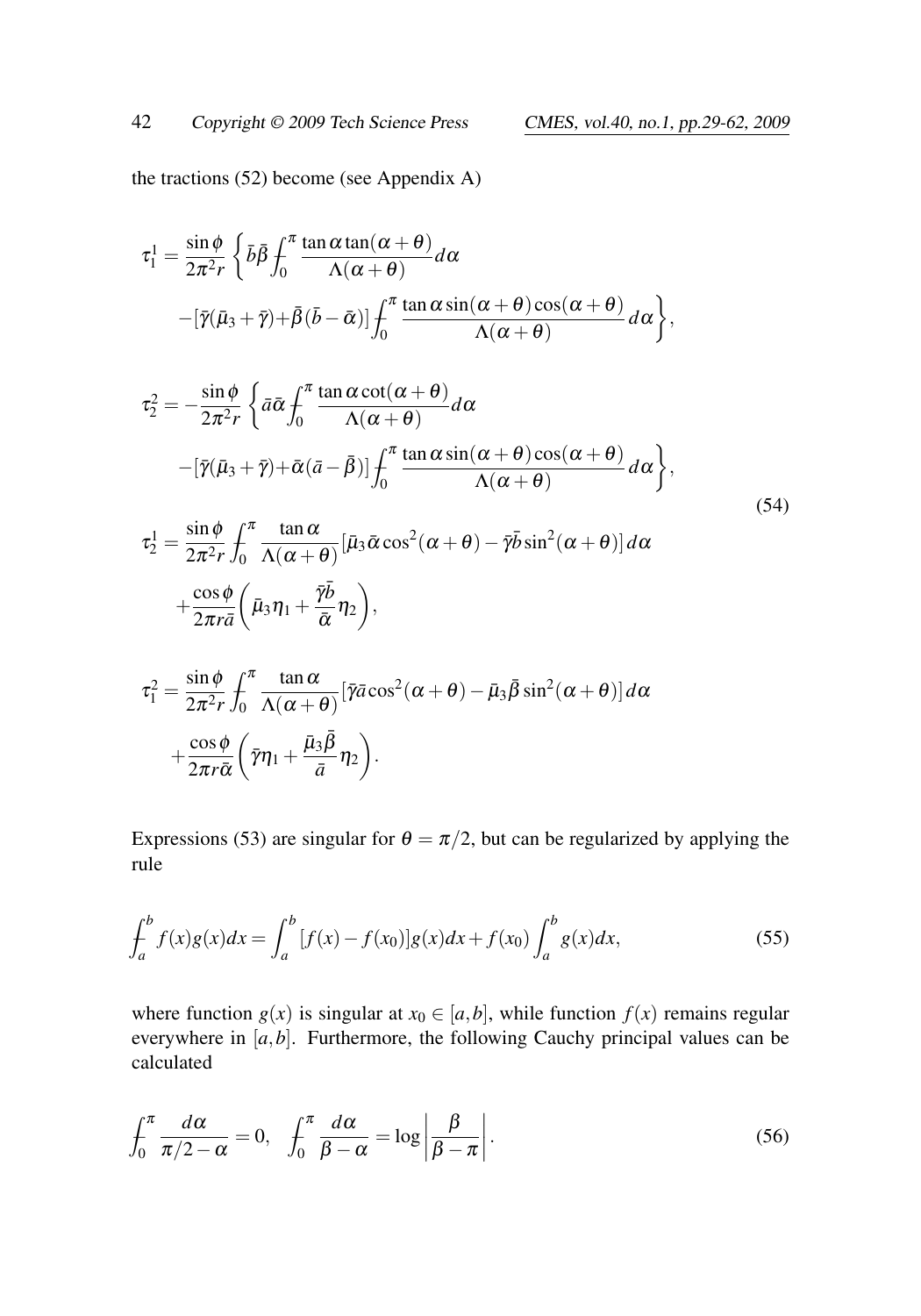In detail, assuming  $0 \le \theta \le 2\pi$ , expressions (54) become

$$
\tau_1^1 = \frac{\sin \phi}{2\pi^2 r} \times \left\{ \bar{b}\bar{\beta} \left[ \int_0^{\pi} \left( \frac{\tan \alpha \tan(\alpha + \theta)}{\Lambda(\alpha + \theta)} + \frac{\cot \theta}{\Lambda(\pi/2 + \theta)\cos \alpha} - \frac{\cot \theta}{\Lambda(\pi/2)(\beta_1 - \alpha)} \right) d\alpha \right. \left. + \frac{\cot \theta}{\Lambda(\pi/2)} \log \left| \frac{\beta_1}{\beta_1 - \pi} \right| \right] - \left[ \bar{\gamma}(\bar{\mu}_3 + \bar{\gamma}) + \bar{\beta}(\bar{b} - \bar{\alpha}) \right] \int_0^{\pi} \left( \frac{\tan \alpha \sin(\alpha + \theta)\cos(\alpha + \theta)}{\Lambda(\alpha + \theta)} + \frac{\sin \theta \cos \theta}{\Lambda(\pi/2 + \theta)\cos \alpha} \right) d\alpha \right\},
$$

$$
\tau_2^2 = -\frac{\sin \phi}{2\pi^2 r} \times \left\{ \bar{a}\bar{\alpha} \left[ \int_0^{\pi} \left( \frac{\tan \alpha \cot(\alpha + \theta)}{\Lambda(\alpha + \theta)} + \frac{\tan \theta}{\Lambda(\pi/2 + \theta) \cos \alpha} - \frac{\tan \theta}{\Lambda(\pi)(\beta_2 - \alpha)} \right) d\alpha + \frac{\tan \theta}{\Lambda(\pi)} \log \left| \frac{\beta_2}{\beta_2 - \pi} \right| \right] - \left[ \bar{\gamma}(\bar{\mu}_3 + \bar{\gamma}) + \bar{\alpha}(\bar{a} - \bar{\beta}) \right] \int_0^{\pi} \left( \frac{\tan \alpha \sin(\alpha + \theta) \cos(\alpha + \theta)}{\Lambda(\alpha + \theta)} \frac{\sin \theta \cos \theta}{\Lambda(\pi/2 + \theta) \cos \alpha} \right) d\alpha \right\},
$$

$$
\tau_2^1 = -\frac{\sin \phi}{2\pi^2 r} \times \int_0^{\pi} \left( \frac{\tan \alpha [\bar{\gamma} \bar{b} \sin^2(\alpha + \theta) - \bar{\mu}_3 \bar{\alpha} \cos^2(\alpha + \theta)]}{\Lambda(\alpha + \theta)} - \frac{\bar{\gamma} \bar{b} \cos^2 \theta - \bar{\mu}_3 \bar{\alpha} \sin^2 \theta}{\Lambda(\pi/2 + \theta) \cos \alpha} \right) d\alpha \n+ \frac{\cos \phi}{2\pi r \bar{a}} \left( \bar{\mu}_3 \eta_1 + \frac{\bar{\gamma} \bar{b}}{\bar{\alpha}} \eta_2 \right),
$$

$$
\tau_1^2 = -\frac{\sin\phi}{2\pi^2 r} \times \int_0^{\pi} \left( \frac{\tan\alpha [\bar{\mu}_3\bar{\beta}\sin^2(\alpha+\theta) - \bar{\gamma}\bar{a}\cos^2(\alpha+\theta)]}{\Lambda(\alpha+\theta)} - \frac{\bar{\mu}_3\bar{\beta}\cos^2\theta - \bar{\gamma}\bar{a}\sin^2\theta}{\Lambda(\pi/2+\theta)\cos\alpha} \right) d\alpha + \frac{\cos\phi}{2\pi r\bar{\alpha}} \left( \bar{\gamma}\eta_1 + \frac{\bar{\mu}_3\bar{\beta}}{\bar{a}}\eta_2 \right), \quad (57)
$$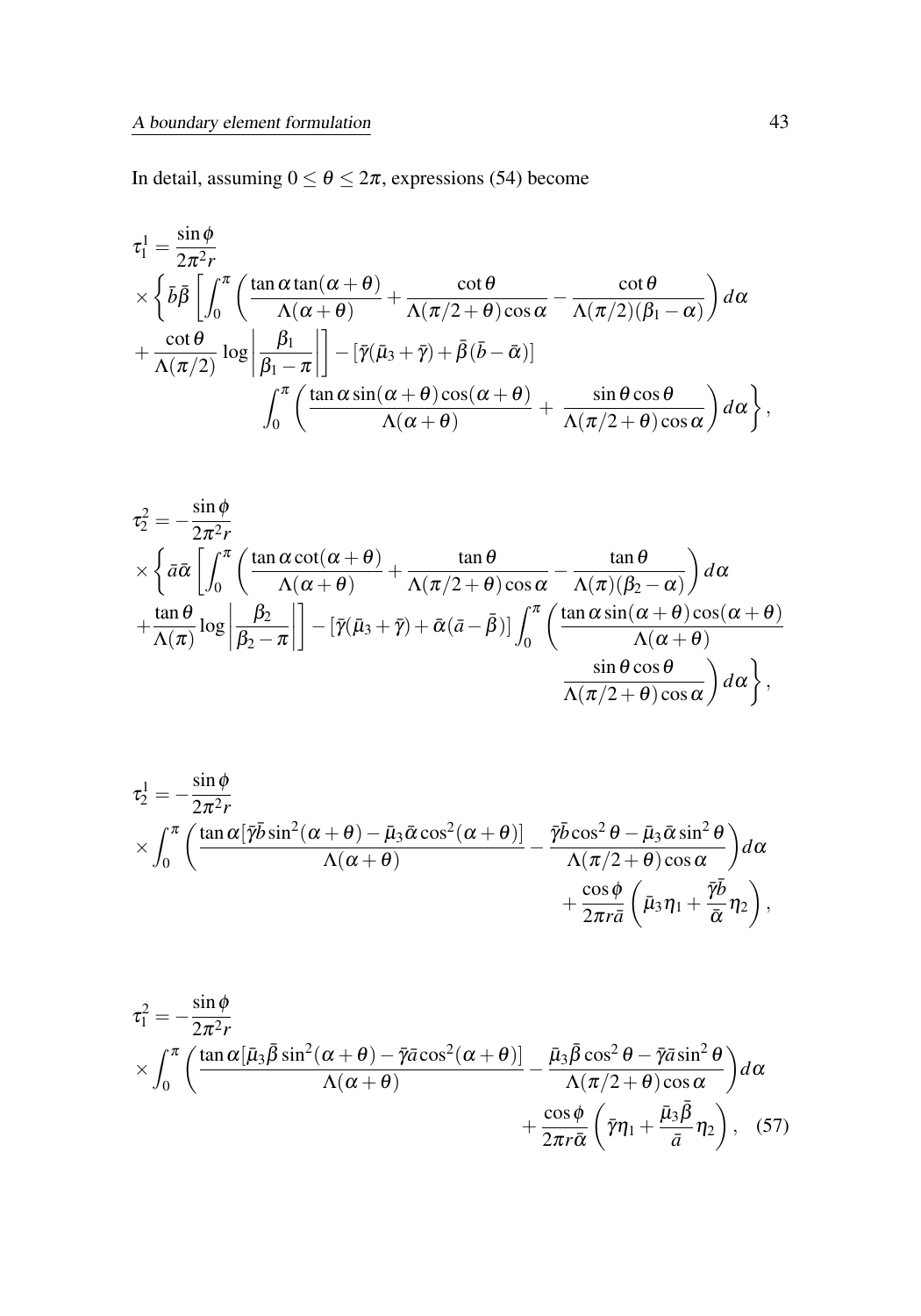with angles  $\beta_1$ ,  $\beta_2$  defined as

$$
\beta_1 = \begin{cases}\n\frac{\pi}{2} - \theta & \text{if } 0 < \theta \le \frac{\pi}{2}, \\
\frac{3\pi}{2} - \theta & \text{if } \frac{\pi}{2} \le \theta \le \frac{3\pi}{2}, \theta \ne \pi, \\
\frac{5\pi}{2} - \theta & \text{if } \frac{3\pi}{2} \le \theta < 2\pi, \\
\frac{\pi}{2} - \theta & \text{if } 0 \le \theta \le \pi, \theta \ne \frac{\pi}{2}, \\
2\pi - \theta & \text{if } \pi \le \theta \le 2\pi, \theta \ne \frac{3\pi}{2}.\n\end{cases}
$$
\n(59)

Note that when  $\theta$  vanishes or equals  $\pi$  in eqn. (57)<sub>1</sub> or  $\theta$  equals  $\pi/2$  or  $3\pi/2$  in eqn.  $(57)_2$ , the integrals become hypersingular and retain a meaning only in the Hadamard sense. Therefore, in the limits  $\theta \to 0$  or  $\theta \to \pi$ , eqn. (57)<sub>1</sub> reduces to

$$
\tau_1^1 = \frac{\sin \phi}{2\pi^2 r} \left\{ \left[ \int_0^{\pi} \left( \frac{\bar{b}\bar{\beta} \tan^2 \alpha}{\Lambda(\alpha)} - \frac{1}{(\pi/2 - \alpha)^2} \right) d\alpha - \frac{4}{\pi} \right] - \left[ \bar{\gamma}(\bar{\mu}_3 + \bar{\gamma}) + \bar{\beta}(\bar{b} - \bar{\alpha}) \right] \int_0^{\pi} \frac{\sin^2 \alpha}{\Lambda(\alpha)} d\alpha \right\},\tag{60}
$$

while, when  $\theta \rightarrow \pi/2$  or  $\theta \rightarrow 3\pi/2$ , eqn. (57)<sub>2</sub> reduces to

$$
\tau_2^2 = \frac{\sin \phi}{2\pi^2 r} \left\{ \left[ \int_0^{\pi} \left( \frac{\bar{a} \bar{\alpha} \tan^2 \alpha}{\Lambda(\alpha + \pi/2)} - \frac{1}{(\pi/2 - \alpha)^2} \right) d\alpha - \frac{4}{\pi} \right] - \left[ \bar{\alpha} (\bar{a} - \bar{\beta}) + \bar{\gamma} (\bar{\mu}_3 + \bar{\gamma}) \right] \int_0^{\pi} \frac{\sin^2 \alpha}{\Lambda(\alpha + \pi/2)} d\alpha \right\},\tag{61}
$$

so that the integrals are regularized and correspond to Hadamard finite parts in the above eqns.  $(60)$  and  $(61)$ .

#### 4 Boundary element formulation

We consider here a homogeneously deformed nonlinear elastic solid, with a continuous and piecewise smooth boundary [Kellog (1953)], subjected to incremental tractions and displacements on prescribed parts of the boundary

$$
v_i = \bar{v}_i \quad \text{on} \quad \partial B_v, \quad \text{and} \quad \tau_i = \bar{\tau}_i \quad \text{on} \quad \partial B_\tau. \tag{62}
$$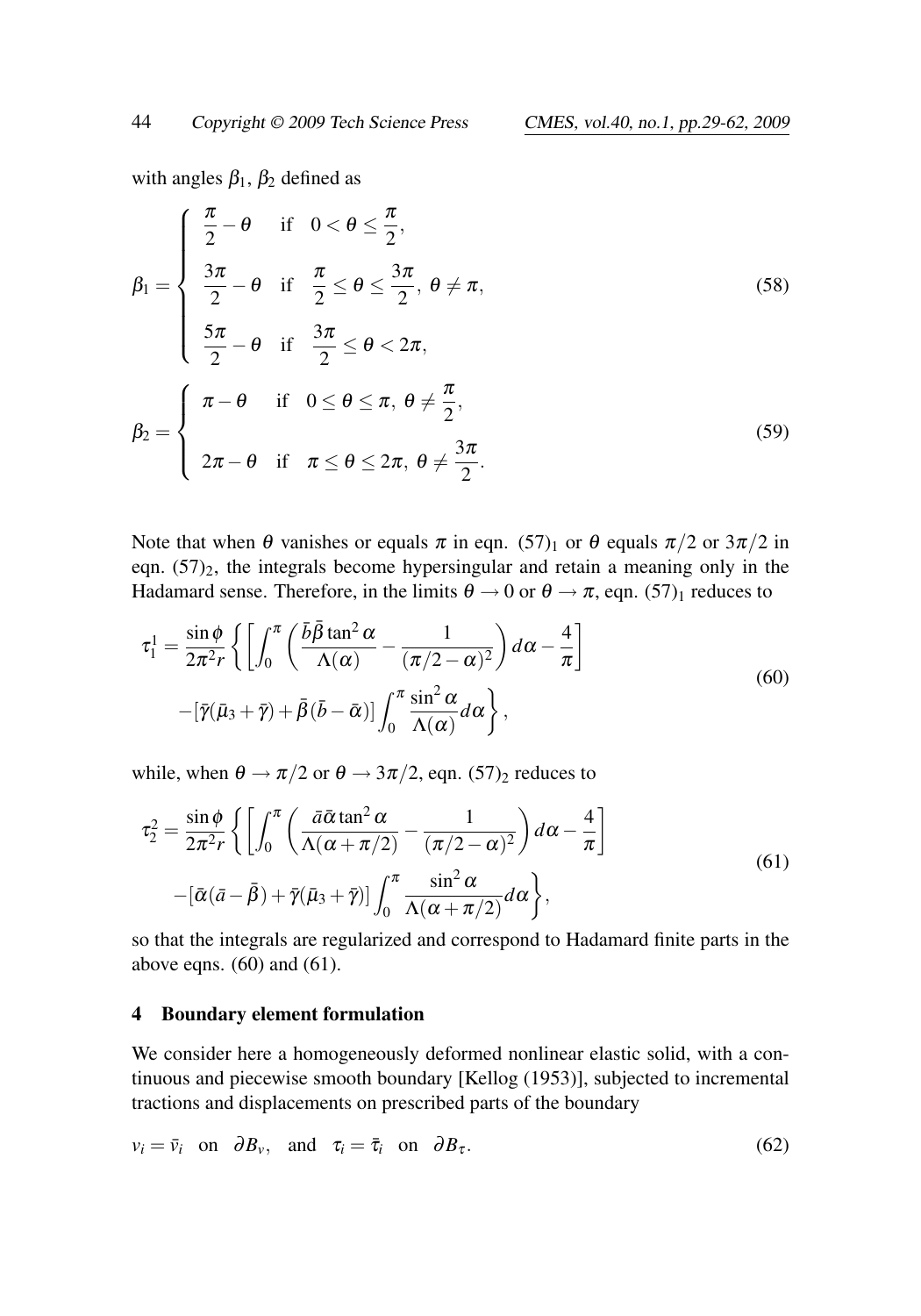

Figure 3: Angles  $\theta_0$  and  $\theta_1$  for a corner point y.

The boundary integral equation for incremental displacements at a point y belonging to  $\bar{B} = B \cup \partial B$ , in the form obtained by Bigoni and Capuani (2002), is

$$
C_i^g v_i(\mathbf{y}) = \int_{\partial B} \tau_i(\mathbf{x}) v_i^g(\mathbf{x}, \mathbf{y}) dl_x - \int_{\partial B} \tau_i^g(\mathbf{x}, \mathbf{y}) v_i(\mathbf{x}) dl_x, \tag{63}
$$

where  $C_i^g$  $i$ <sup>8</sup> is the so-called **C**-tensor defined such that:

- $C = I$ , at internal points of *B*;
- $C = I/2$ , at points on a smooth portion of the boundary  $\partial B$ ;
- at corner points of a piecewise-smooth boundary:

$$
C_i^g = \lim_{r \to 0} \int_{\theta_0}^{\theta_1} \tau_i^g(r, \theta) r d\theta,
$$
\n(64)

where *r* and  $\theta$  are polar coordinates centered at the corner point **y** and  $\theta_0$  and  $\theta_1$  are the angular coordinates of the half-tangents to the boundary at y (Fig. 3).

Note that the C-tensor depends on material parameters, prestress state and geometry of the boundary. Values of the components of this tensor for a  $\pi/2$ –corner are listed in Table 1, for a Kirchhoff-Saint Venant material with  $\lambda_0/\mu_0 = 2$ , corresponding to  $v = 0.333$  (the diagonal terms  $C_1^1$  and  $C_2^2$ , both equal to 1/4, are not reported for conciseness). Different values of in-plane deviatoric prestress *k* and inplane hydrostatic stress  $\chi$  have been explored. As a consequence of the fact that the first Piola-Kirchhoff stress is unsymmetric, the C-tensor results also unsymmetric, when the deviatoric prestress is different from zero.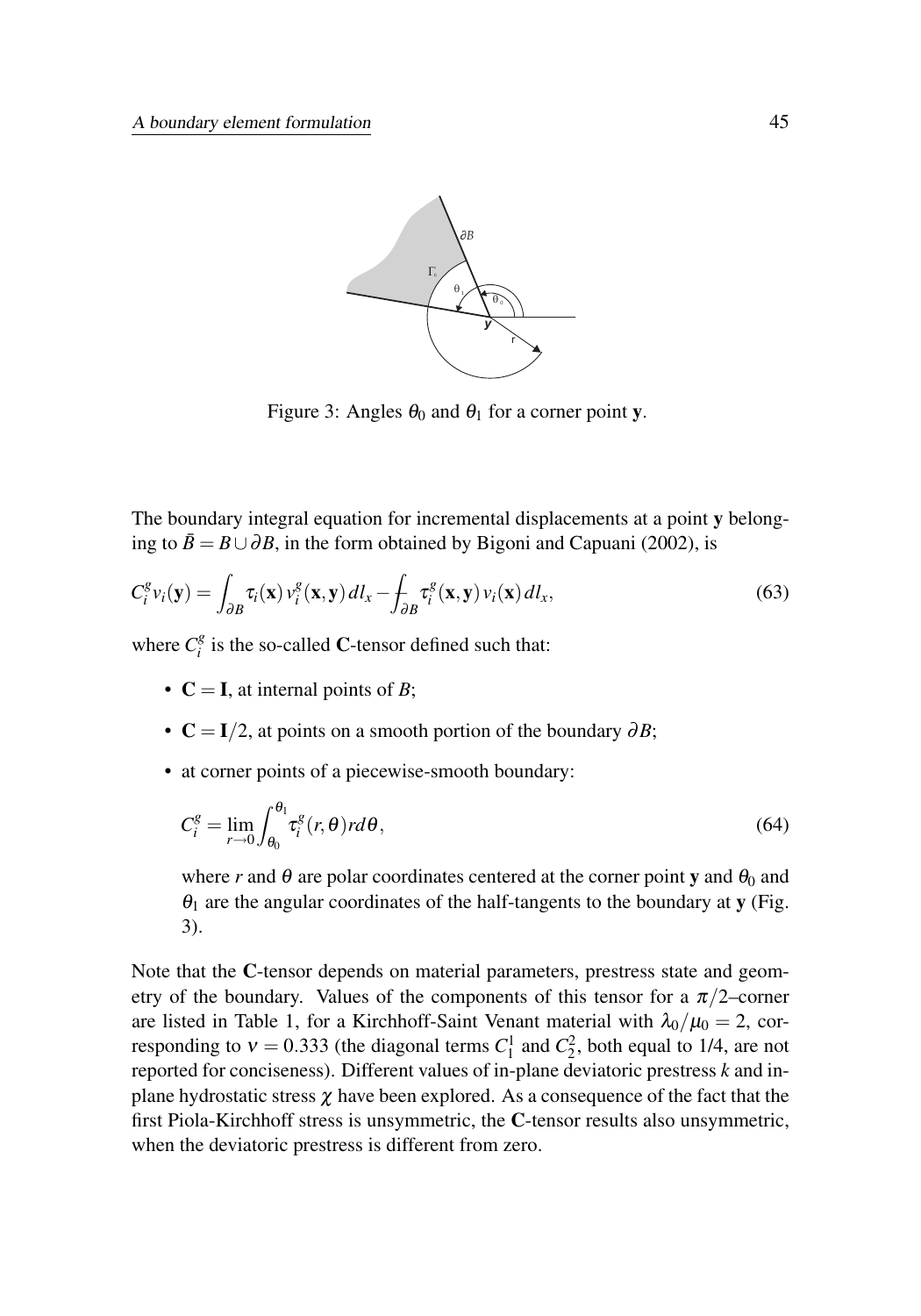Table 1: C-matrix for a Kirchhoff-Saint Venant material with  $\lambda_0/\mu_0 = 2$ . The collocation point **y** is set at a right-angle corner. Diagonal terms  $C_1^1$  and  $C_2^2$  are equal to 1/4 from symmetry considerations.

| $\chi = k$ | $C_2^1$ | $C_1^2$ | $\chi = -k$ | $C_2^1$ | $C_1^2$ |
|------------|---------|---------|-------------|---------|---------|
| $k = 0.00$ | 0.11936 | 0.11936 | $k = 0.00$  | 0.11936 | 0.11936 |
| $k = 0.20$ | 0.11388 | 0.09196 | $k = -0.20$ | 0.09196 | 0.11388 |
| $k = 0.40$ | 0.10492 | 0.07074 | $k = -0.40$ | 0.07074 | 0.10492 |
| $k = 0.60$ | 0.09098 | 0.05265 | $k = -0.60$ | 0.05265 | 0.09098 |
| $k = 0.80$ | 0.06804 | 0.03499 | $k = -0.80$ | 0.03499 | 0.06804 |
| $k = 0.95$ | 0.03503 | 0.01722 | $k = -0.95$ | 0.01722 | 0.03503 |

The boundary  $\partial B$  is discretized into elements  $\Gamma^e$  ( $e = 1, \dots, m$ ) of length  $l_e$  to arrive at a boundary element formulation. Within each element, the following representations are employed for incremental displacements and tractions

$$
v_i = \varphi_p(\xi) \,\bar{v}_{ip}^e, \quad \tau_i = \varphi_p(\xi) \,\bar{\tau}_{ip}^e \qquad (p = 0, \cdots, \Theta), \tag{65}
$$

where  $\xi \in [0,1]$ ,  $\bar{v}_{ip}^e$  and  $\bar{\tau}_{ip}^e$  are, respectively, nodal incremental displacements and nominal tractions,  $\varphi_p$  are Lagrange polynomial shape functions of degree  $\Theta$  ( $\Theta = 1$ ) in the applications) and the repeated index  $p$  is to be summed between 0 and  $\Theta$ . Employing representation (65) and collocating the point **y** at  $y^{(\bar{e}, \bar{p})}$ , corresponding to the node  $\bar{p}$  of the element  $\bar{e}$ , the boundary integral equation (63) can be discretized as

$$
C_i^g \bar{v}_{i\bar{p}}^{\bar{e}} + \sum_{e=1}^m \bar{v}_{ip}^e \int_{\Gamma_e} \varphi_p(\xi) \tau_i^g(\mathbf{x}(\xi), \mathbf{y}^{(\bar{e}, \bar{p})}) d l_{\xi} = \sum_{e=1}^m \bar{\tau}_{ip}^e \int_{\Gamma_e} \varphi_p(\xi) v_i^g(\mathbf{x}(\xi), \mathbf{y}^{(\bar{e}, \bar{p})}) d l_{\xi}.
$$
\n(66)

Eqn. (66) is then collocated at the *m* nodes along the two directions  $x_1$  and  $x_2$ , leading to an algebraic system of 2*m* equations in 2*m* unknowns.

## 5 Applications and numerical results

The main purpose of this Section is to test the validity of the boundary element formulation on problems of prestressed elastic compressible solids. Before presenting these applications, however, a digression is instrumental on the analysis of shear band formation using the perturbative approach proposed by Bigoni and Capuani (2002), which has never previously been used for *compressible* materials.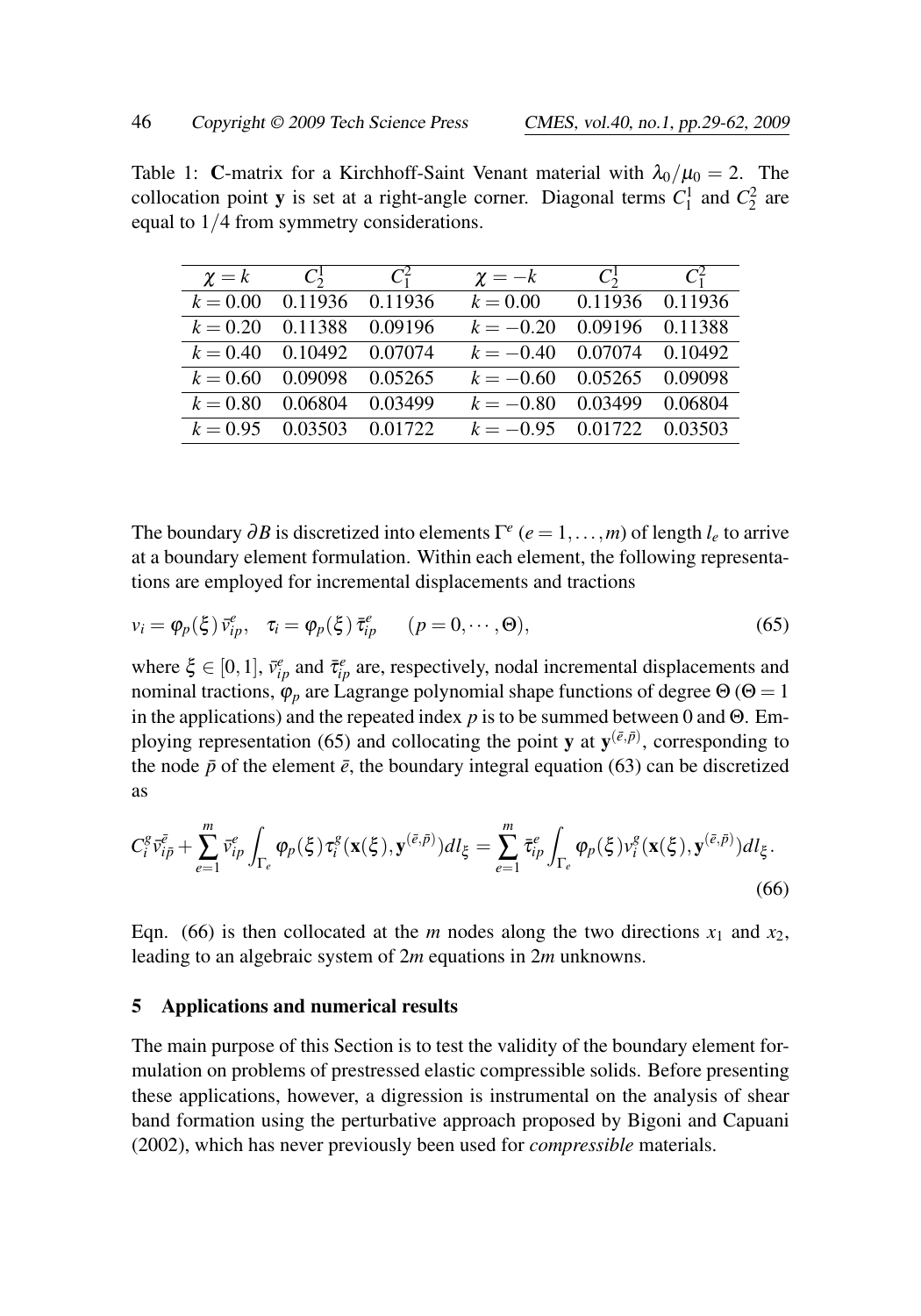## *5.1 Perturbative approach to shear band formation*

Following the traditional approach [Rice (1977)], the formation of shear bands can be considered as the emergence of discontinuous strain rate patterns, which become possible when the boundary of the elliptic regime is reached. When this occurs, two situations become possible:

- at the EI/P boundary shear bands are always aligned parallel to the tensile axis for uniaxial traction and orthogonal to the compressive direction for uniaxial compression;
- at the EC/H boundary two shear bands become possible, equally inclined with respect to the principal axes of prestress at an angle  $\zeta$  between the  $x_1$ – axis and the shear band plane, solution of

$$
\tan \zeta = \pm \sqrt{\frac{2\bar{a}\bar{\alpha} - \bar{d}}{2\bar{b}\bar{\beta} - \bar{d}}}.
$$
\n(67)

Using solution (40), a perturbative approach to localized deformations can be pursued, following the Bigoni and Capuani (2002) proposal. In fact, since the incremental problem is linear, several loading systems can be constructed by superimposing the unit force solution (40). We consider in this Section a dipole in an infinite prestressed medium, which is the simplest self-equilibrated perturbation. In particular, we consider two equal and opposite unit incremental forces acting at a distance 2*l* and inclined of an angle  $\varepsilon$  (positive in the counterclockwise sense) with respect to the principal axis of prestress  $x_1$ . The modulus of the incremental displacement field may be easily evaluated by superposition, using eqns. (40).

Level sets of the modulus of incremental displacement  $|v|$  are reported in Fig. 4 for a Kirchhoff–Saint Venant material with  $\lambda_0/\mu_0 = 2$  (corresponding to  $v = 0.333$ , see Section 2.3 and Fig. 1), and a dipole inclined at angles  $\varepsilon = 0$ ,  $\varepsilon = \pi/4$ , and  $\varepsilon = \pi/2$  with respect to the  $x_1$ –axis. Three values of uniaxial compressive prestress in the direction of the  $x_2$ -axis have been considered, namely,  $k = 0.55$  (close to the EC/H boundary),  $k = 0.37$ , and  $k = 0$ .

An examination of Fig. 4 and a comparison with analogous results relative to incompressible elasticity [Bigoni and Capuani (2002)] reveals that volumetric compressibility does not introduce qualitative changes and that the perturbative approach correctly predicts the shear band onset and directional properties.

## *5.2 Numerical results*

The boundary element formulation developed in the previous sections has been implemented into a Fortran 90 code and tested for different boundary value problems.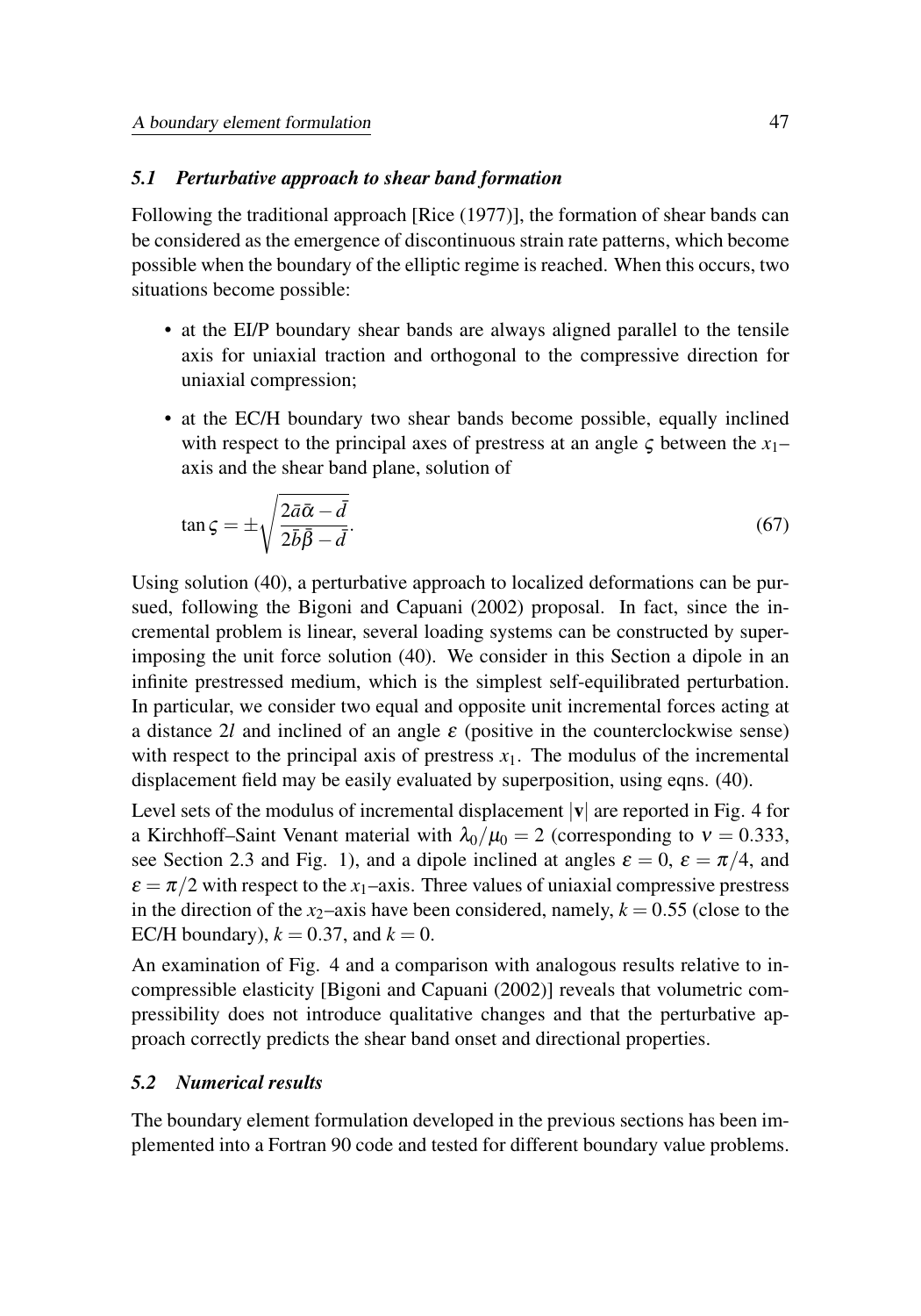

Figure 4: Level sets of the modulus of the incremental displacement for a dipole oriented at an angle  $\varepsilon$  with respect to the principal axis of prestress  $x_1$ , for a Kirchhoff-Saint Venant material  $(\lambda_0/\mu_0 = 2, v = 0.333,$  see Fig. 1 for the classification of regimes of this material), at different level of compressive prestress. The inclination of bands visible when the prestress is near the EC/H boundary,  $k = 0.55$ , agrees well with that predicted by eqn. (67),  $\zeta = 16°49$ .

Linear shape functions have been adopted for incremental displacements and tractions at the boundary and integrals have been numerically computed by standard Gauss quadrature rules.

We consider in the following deformations of elastic blocks subject to uniaxial stress and incrementally loaded i.) under shear and ii.) by symmetric and antisymmetric perturbations, to reveal the onset of bifurcations in diffuse modes.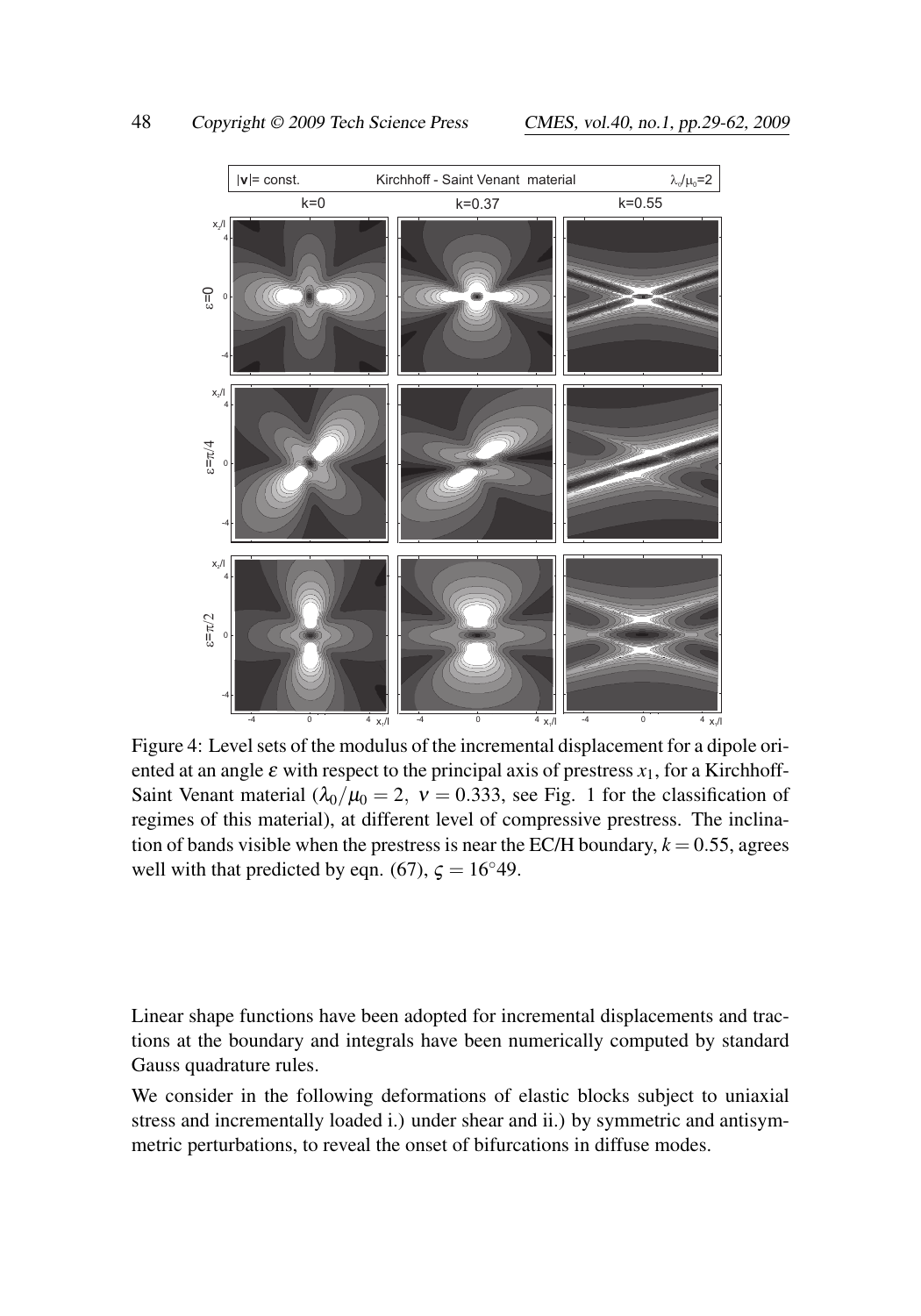#### *5.2.1 Square elastic block under simple shear deformation*

The first example consists of a square, elastic, orthotropic block of edge 2*b*, constrained to homogeneous plane deformations, subject to an incremental nominal shear stress  $\tau_{21}$  applied to the upper edge (Fig. 5).



Figure 5: Simple shear deformation of an elastic block: dimensionless incremental displacement of the corner point C versus prestress *k*. The numerical solution, obtained with different numbers of Gauss nodes for Green's functions (NG) and for the boundary integral equations (NB), is compared with the analytical one, eqn. (68).

A uniaxial state of prestress with principal directions aligned parallel to the edges of the block is prescribed in terms of the non-dimensional parameters  $k$  and  $\chi$ , the latter taken equal to  $-k$ , so that  $\sigma_1$  is always null, while the block is subjected to compression  $(k > 0)$  or tension  $(k < 0)$  aligned parallel to the *x*<sub>2</sub>-direction. The analytical solution is known for this simple boundary value problem [see Bigoni, Capuani, Bonetti and Colli (2007)] and can be written as

$$
v_1(x_2) = \frac{(x_2 + b)\tau_{21}}{\mu(1 - k)}, \quad v_2 = 0.
$$
\n(68)

Note that the solution (68) does not involve the material parameters  $\mu_1$ ,  $\mu_2$  and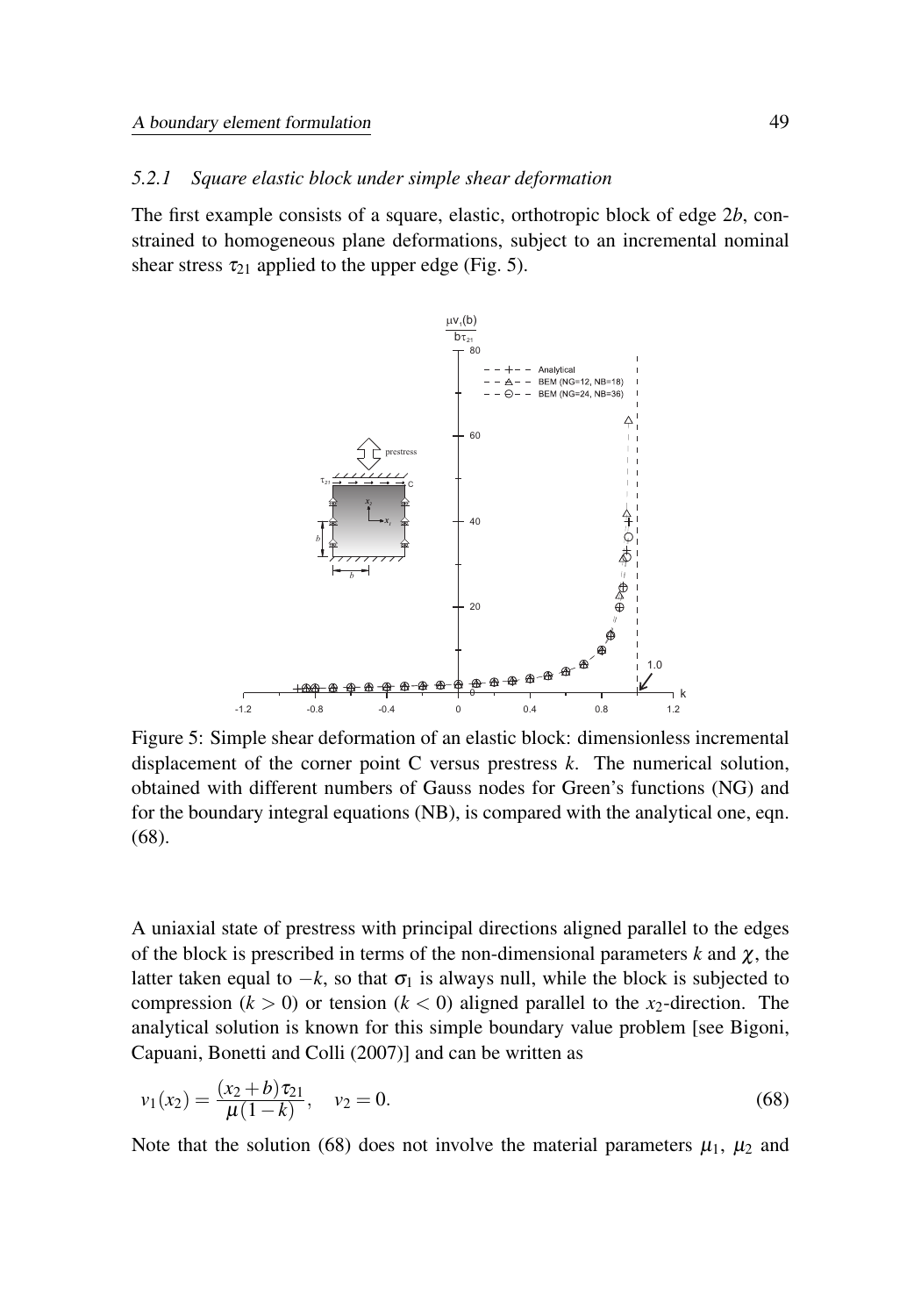$\mu_3$ , so that it remains valid for every  $\mu$  and for  $k \neq 1$ . In the limit  $k \to 1$  the material becomes vanishing stiff in the horizontal direction and the corresponding displacement tends to infinity, so that a horizontal strain discontinuity (shear band) becomes possible.

The numerical solution has been compared with the analytical one, eqn. (68), adopting a uniform mesh of 72 boundary elements. Results in terms of nondimensional horizontal displacement of point *C* versus prestress parameter *k* are displayed in Fig. 5. The number of Gauss points used for integrations of Green's functions (NG) and of boundary equations (NB) has been varied from 12-18 to 24- 36, respectively. In the latter case the numerical accuracy is higher, especially in proximity of the parabolic boundary, which occurs at  $k = 1$  ( $k = -1$ ) in compression (in tension). It can be concluded that the numerical procedure is quite accurate, but the numerical precision decreases for increasing *k*, so that the number of Gauss points has to be increased to get results with comparable accuracy.

## *5.2.2 Bifurcation of a square elastic block*

Loss of uniqueness is investigated in the incremental response of a uniaxially prestressed square (in the current configuration) elastic block under plane-strain conditions ( $\lambda_3 = 1$ ,  $J = \lambda_1 \lambda_2$ ), made up of compressible Mooney-Rivlin material (see Section 2.4). In particular, we prescribe a homogeneous uniaxial compression  $\sigma_2$ along the  $x_2$ -axis ( $\sigma_2$  < 0), so that by imposing the vanishing of tractions on the lateral free sides ( $\sigma_1 = 0$ ), a relation between the in-plane stretches  $\lambda_1$  and  $\lambda_2$  can be derived, namely

$$
c_1 c_3 J^{2/3} (2\lambda_1^2 - \lambda_2^2 - 1) + 3J^{7/3} (J - 1) + c_2 c_3 (\lambda_1^2 - 2\lambda_2^2 + J^2) = 0,
$$
\n(69)

from which, for a given  $\lambda_2$ , the value of  $\lambda_1$  can be evaluated, thus providing the prestrain/prestress state.

Antisymmetric (and symmetric) bifurcations from this state are analyzed with our BE code applying an antisymmetric (symmetric) perturbation load ( $\tau$  in Figs. 6 and 7) on small portions of the lateral edges equal, respectively, to 1/6 and 2/9 of the total edge length. A coarse integration with  $NG=12$  and  $NB=18$  and a fine integration with NG=24 and NB=36 have been adopted. The latter gives a much better agreement with an exact analysis (reported in Appendix B and predicting an antisymmetric mode for  $k \approx 0.416$  and a symmetric mode for  $k \approx 0.595$ ) and with the numerical solution obtained with the commercial code ABAQUS-Standard (Ver. 6.5–ABAQUS Inc., Providence, RI), as evidenced in Figs. 6 and 7.

In Figs. 6 and 7 the dimensionless horizontal incremental displacement of a representative point of each problem (denoted with letter A) is plotted versus the prestress *k*. It is clear that the stiffness in the incremental response varies significantly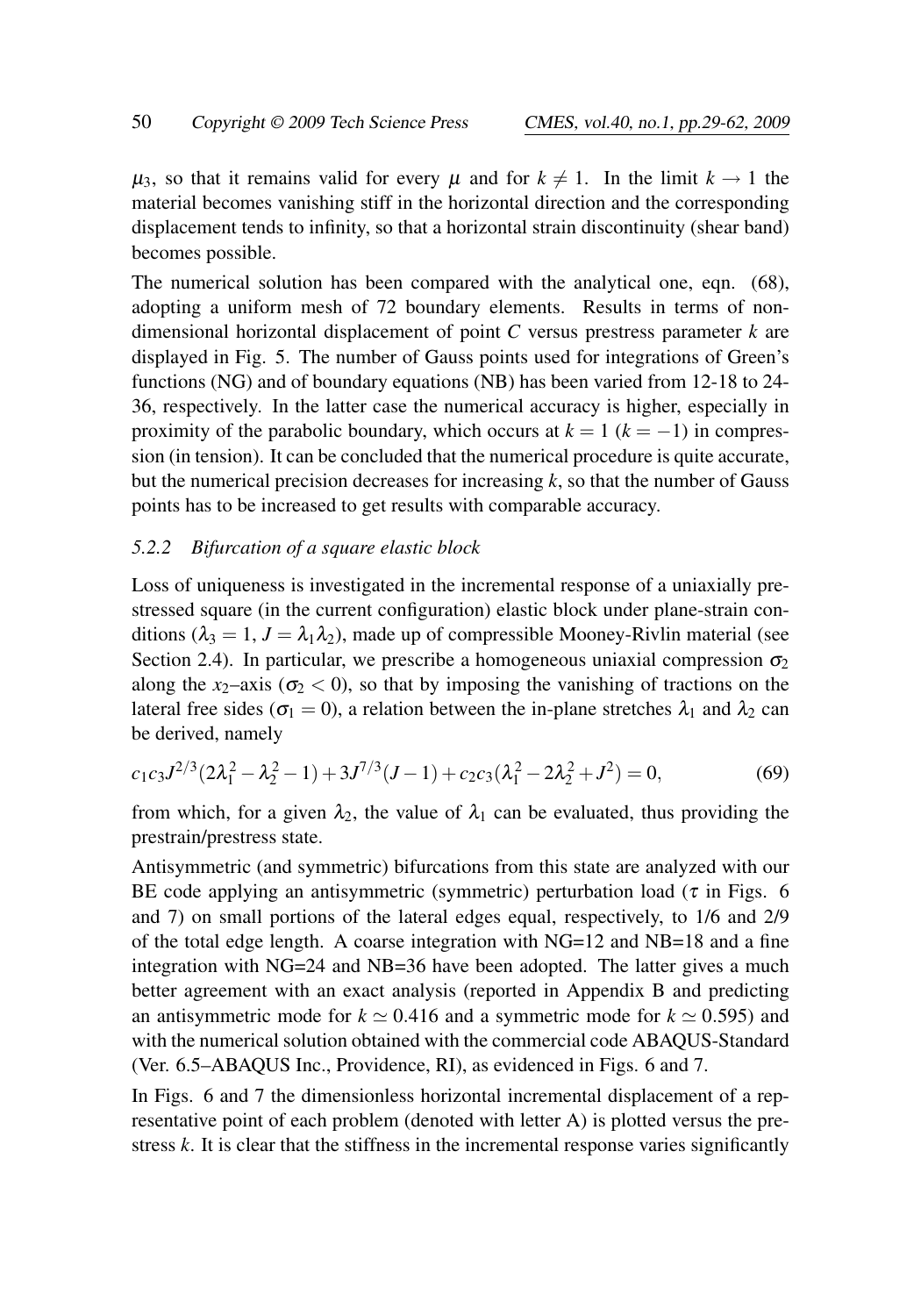as a function of *k*. In particular, whereas a tensile prestress  $(k < 0)$  increases the stiffness in the incremental problem, a compression state (corresponding to positive values of  $k$ ) induces stiffness degradation, as can be inferred from the deformed shapes of the lateral edges shown in Figs. 8 and 9 for three different values of *k*, obtained at constant incremental load  $τ$ . This degradation becomes dramatic when a critical value of *k* is reached, beyond which the stiffness becomes negative.

The numerical results obtained with our BE code are compared with the results obtained with ABAQUS employing four-noded plane-strain quadrilateral elements (CPE4) in Figs. 8 and 9. For the antisymmetric mode, results are in excellent agreement, even when the bifurcation stresses  $k = 0.413$  and  $k = 0.595$  are approached. In both cases the qualitative deformations are similar for every value of *k*, and the incremental displacements tend to blow up when the bifurcation point is approached.



Figure 6: Dimensionless horizontal incremental displacement of point A versus prestress *k* for antisymmetric perturbations of a compressible Mooney-Rivlin square block prestressed under uniaxial tension/compression. NG: number of Gauss nodes employed in the integration of the Green's function; NB: number of Gauss nodes employed in the integration of the boundary integral equation. The asymptote in the graph corresponds to the first antisymmetric bifurcation mode, occurring at  $k = 0.416$  and calculated with the analysis reported in Appendix B.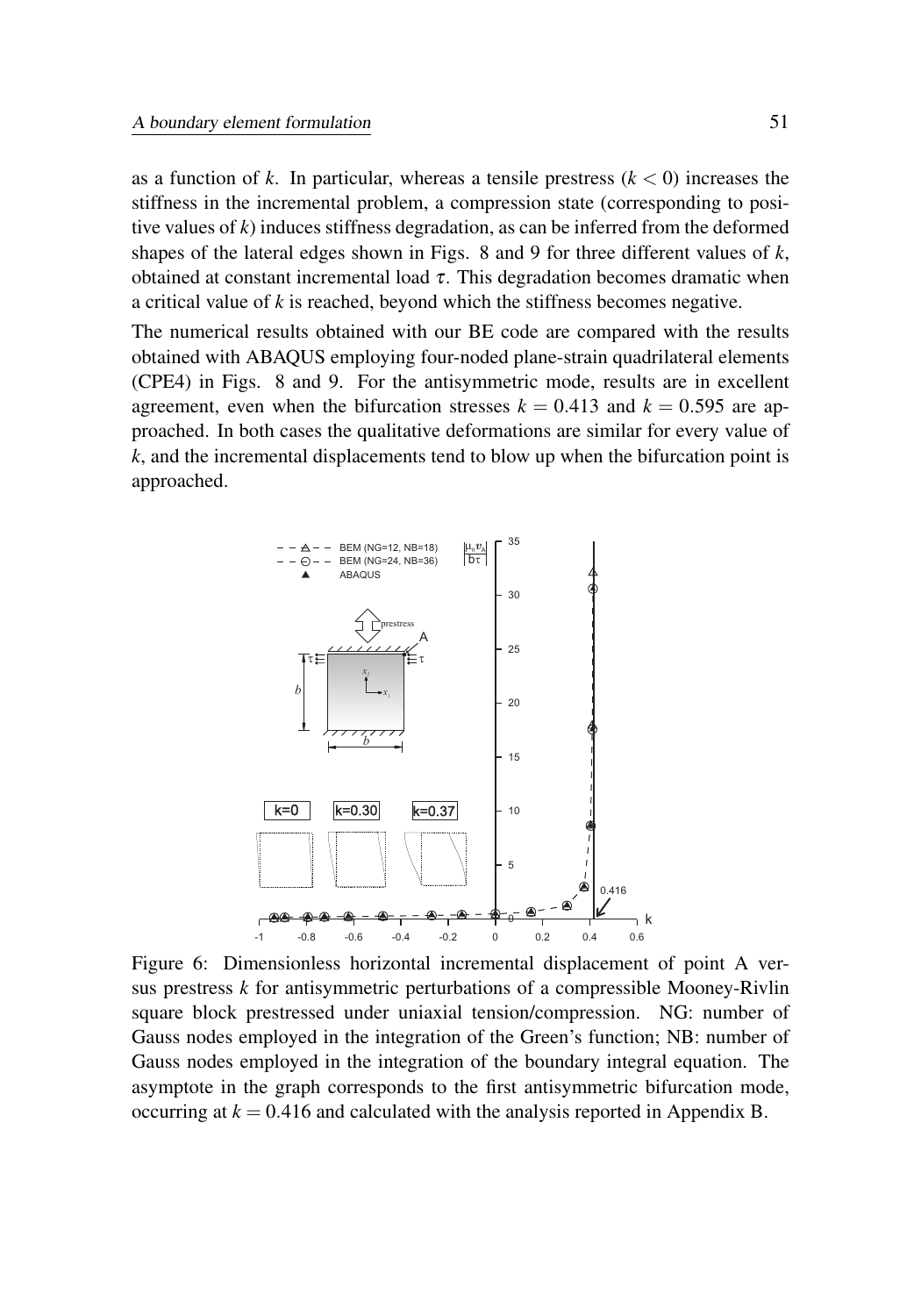

Figure 7: Dimensionless horizontal incremental displacement of point A versus prestress *k* for symmetric perturbations of a compressible Mooney-Rivlin square block prestressed under uniaxial tension/compression. NG: number of Gauss nodes employed in the integration of the Green's function; NB: number of Gauss nodes employed in the integration of the boundary integral equation. The asymptote in the graph corresponds to the first symmetric bifurcation mode, occurring for  $k = 0.595$ and calculated with the analysis reported in Appendix B.

Finally, different results pertaining to the antisymmetric perturbation are reported in Fig. 10, for a Mooney-Rivlin material with decreasing values of the ratio  $v =$  $\{0, 0.18, 0.32, 0.40, 0.50\}$  (corresponding to  $\mu_0/a_0 = \{3/2, 4/5, 2/5, 1/5, 0\}$ ), are shown. It is evident that the critical value of *k* increases with the increase of the ratio v. In the limit of incompressibility,  $v = 0.5$ , the critical stress approaches that obtained for incompressible Mooney-Rivlin model [Brun, Capuani, Bigoni (2003b)].

## *5.2.3 Bifurcations of a rectangular elastic block at different aspect ratios and comparison with the Euler buckling model*

The critical buckling stress for an elastic block of compressible Mooney-Rivlin material (again under plane-strain conditions) is investigated in this Section for different values of aspect ratio, *l*/*b* in Fig. 11. Three different loading and constraint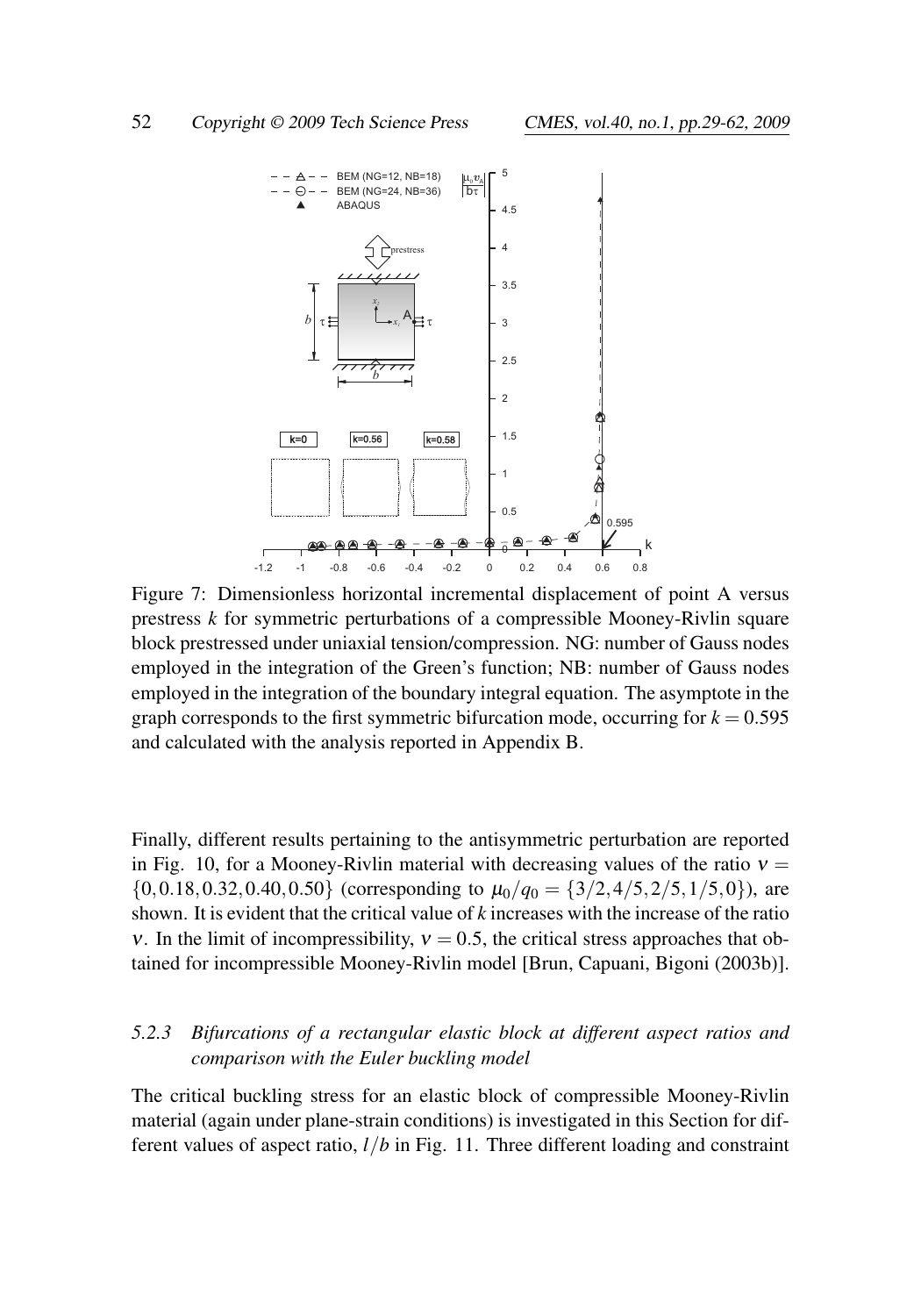

Figure 8: Profiles of the dimensionless incremental displacement components of the vertical edge of the square compressible Mooney-Rivlin block (Fig. 6), for different values of prestress parameter *k*. Left: component  $v_1$ ; right: component  $v_2$ . The bifurcation load corresponds to  $k \approx 0.416$ .

schemes are considered, as represented in Fig. 11, where the qualitative deformations obtained with our numerical code near bifurcation are reported for  $l/b = 2$ .

Results in terms of the dimensionless critical prestress  $|\sigma_2^b|/\mu_0$  versus the aspect ratio *l/b* are reported in Fig. 12 for  $v = 0.32$  ( $\mu_0/q_0 = 2/5$ ). Numerical results obtained with our BE code are compared with the corresponding approximate solutions obtained with the Euler buckling model, i.e.

$$
\frac{|\sigma_2^b|}{\mu_0} = \frac{\pi^2}{6(1-\nu)} \left(\frac{b}{l_0}\right)^2,\tag{70}
$$

where  $l_0$  is the 'effective length', respectively equal to  $l$ ,  $2l$ ,  $l$ / √ 2 for the first, second and third case. Furthermore, an analytical solution of a situation very similar to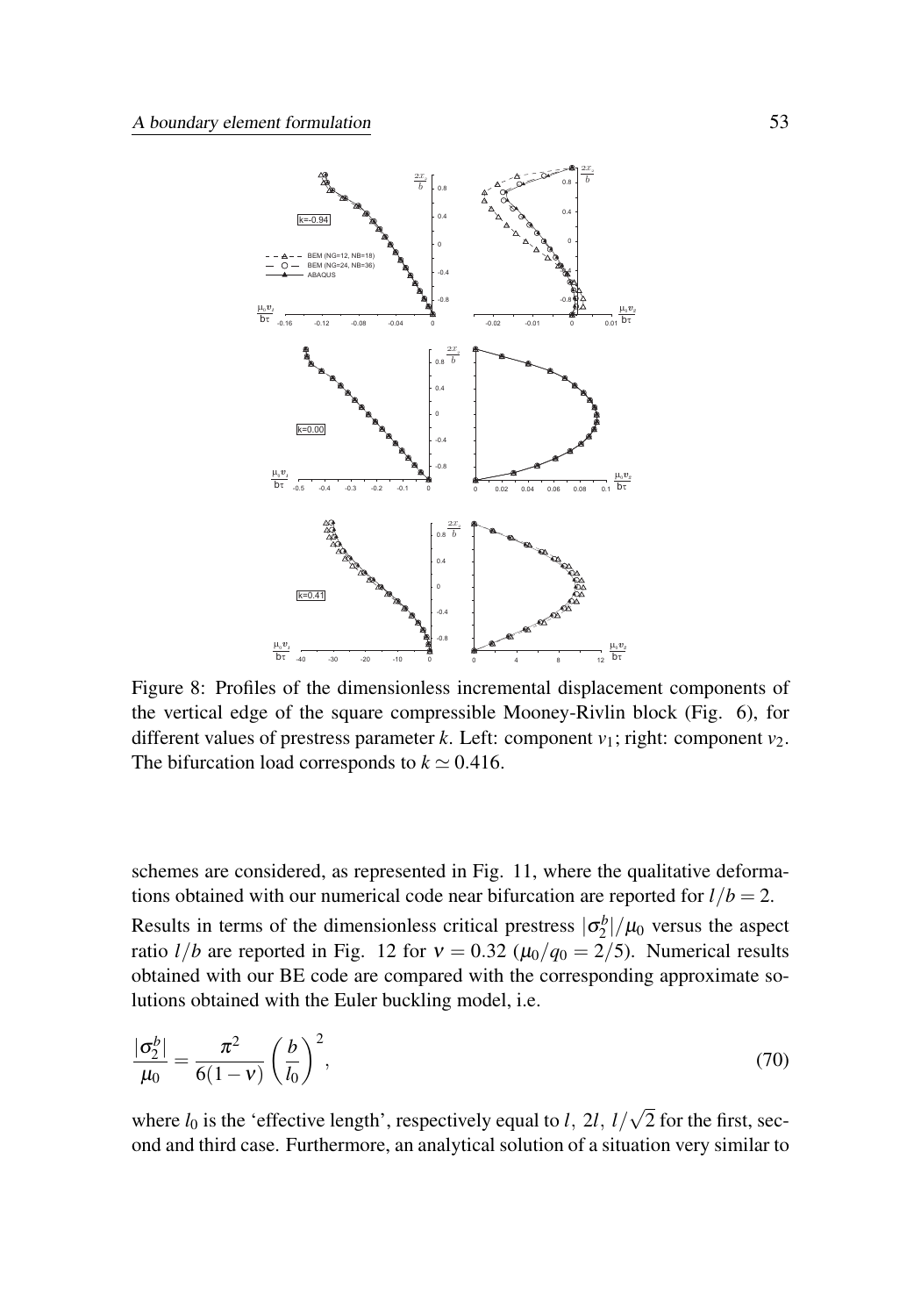

Figure 9: Profiles of the dimensionless incremental displacement components of the vertical edge of the square compressible Mooney-Rivlin block (Fig. 7), for different values of prestress parameter  $k$ . Left: component  $v_1$ ; right: component  $v_2$ . The bifurcation load corresponds to  $k \approx 0.595$ .

case 1, namely, two rigid smooth constraints at the upper and lower face is provided (deferred to Appendix B).

It can be observed that for high aspect ratios  $l/b$ , in other words for slender elastic blocks, the values obtained with our BE code are in good agreement with those predicted by the Euler model. However, the Euler model becomes inaccurate for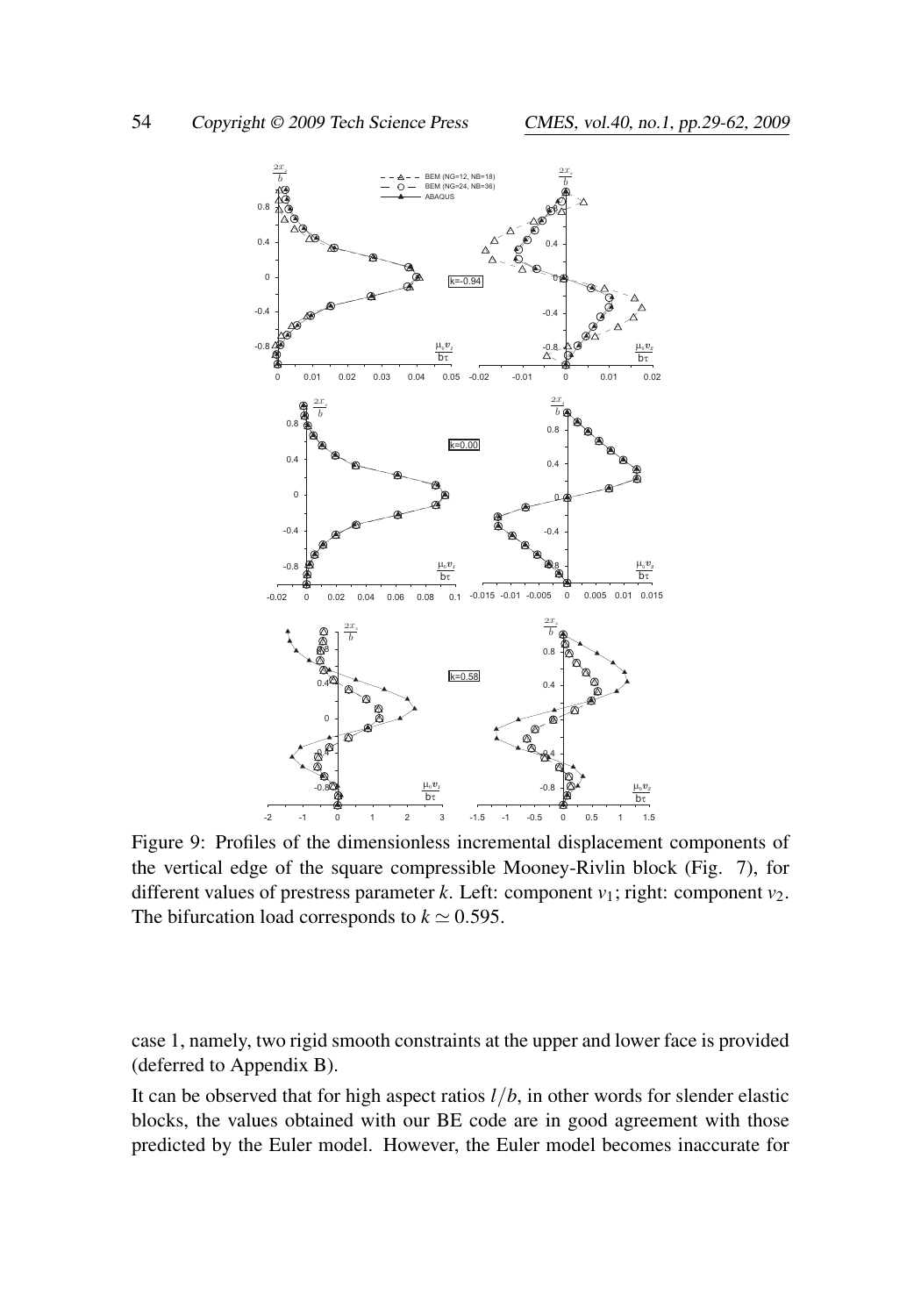

Figure 10: Dimensionless incremental displacement of the corner point A versus prestress  $k$  for an antisymmetric perturbation (geometry of Fig.  $6$ ), for different values of the ratio ν for compressible Mooney-Rivlin solid.

low ratios *l*/*b* and a numerical approach is mandatory to study the instability of thick specimens under different constraint conditions (the analytical solution is only available for the constraints of infinite normal stiffness and free tangential sliding, the so-called 'case 1'). Our boundary element approach becomes now a useful tool to compute the buckling loads for thick elastic blocks. In particular, the limit  $l/b \rightarrow 0$  for case 1 corresponds to surface instability stress, as checked with the analytical solution reported in Appendix B. For cases 2 and 3, the approached values for  $l/b \rightarrow 0$  are lower than that for case 1 and strongly depend on the boundary conditions of the specimen (Fig. 11) which provide a different constraint to the block. However, caution should be exercised in the interpretation of numerical results for very low values of *l*/*b*.

#### 6 Conclusions

Infinite-body Green's functions for incremental displacements, displacement gradients, nominal stresses and tractions have been derived for a uniformly prestressed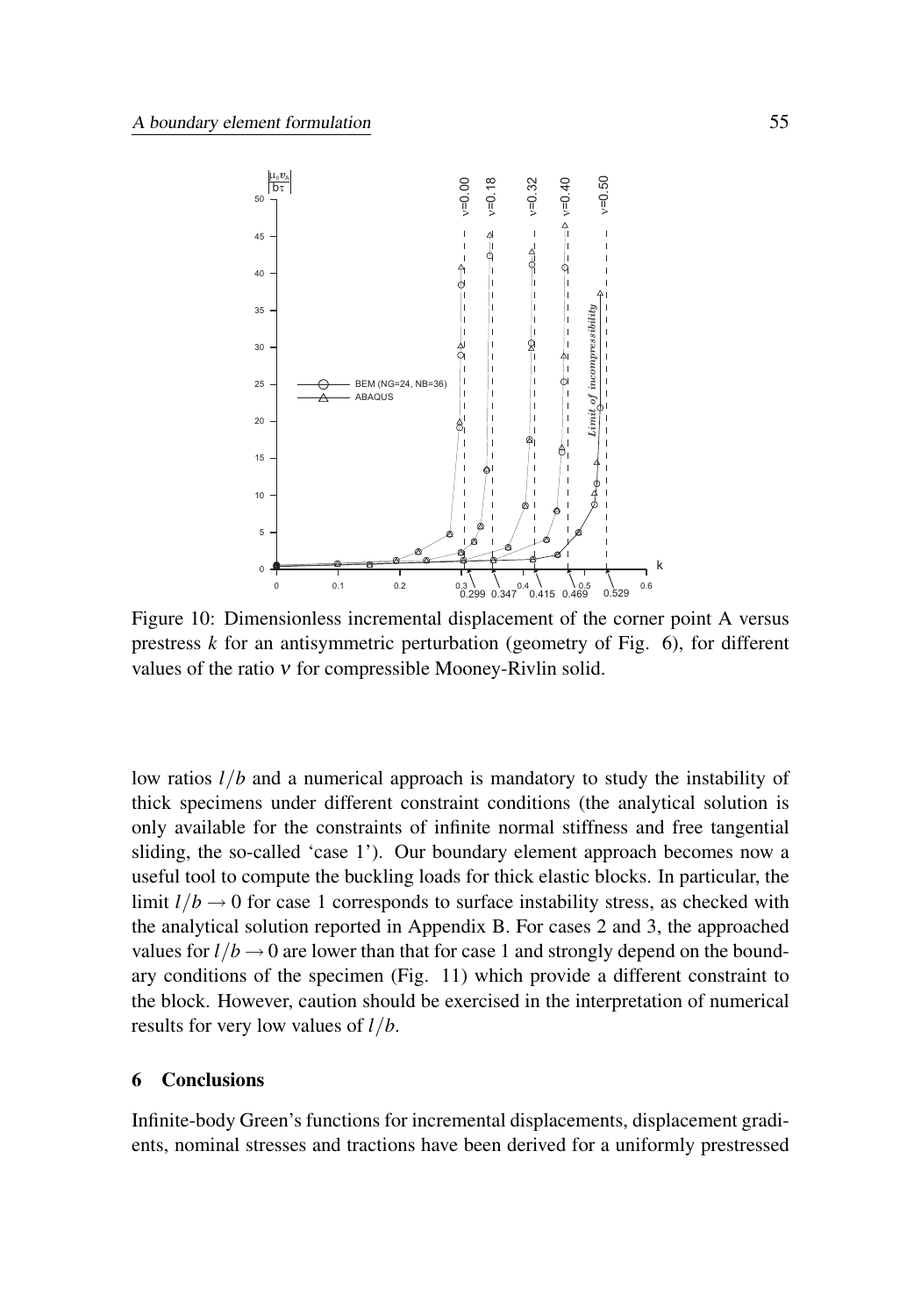

Figure 11: Loading and constraint schemes for the numerical simulations of Fig. 12, qualitative deformations near the bifurcation load for  $l/b = 2$  and corresponding Euler buckling modes.

and prestrained nonlinear *compressible* elastic solid. From these singular solutions and relevant boundary integral equations, a boundary element technique has been developed to analyze incremental problems of nonlinear elastic deformations. When the incremental deformation is superimposed upon a uniform state, the formulation does not involve any volume integral (with the possible exception when body forces are present) and yields an elegant and efficient numerical tool useful in the analysis of bifurcation loads and modes, including shear bands.

The extension of the proposed approach to nonuniform ground fields has not been addressed, but can be certainly pursued through a generalization of the technique proposed by Bertoldi, Brun and Bigoni (2005), therefore opening the way to a new boundary element approach for nonlinear elastic deformations.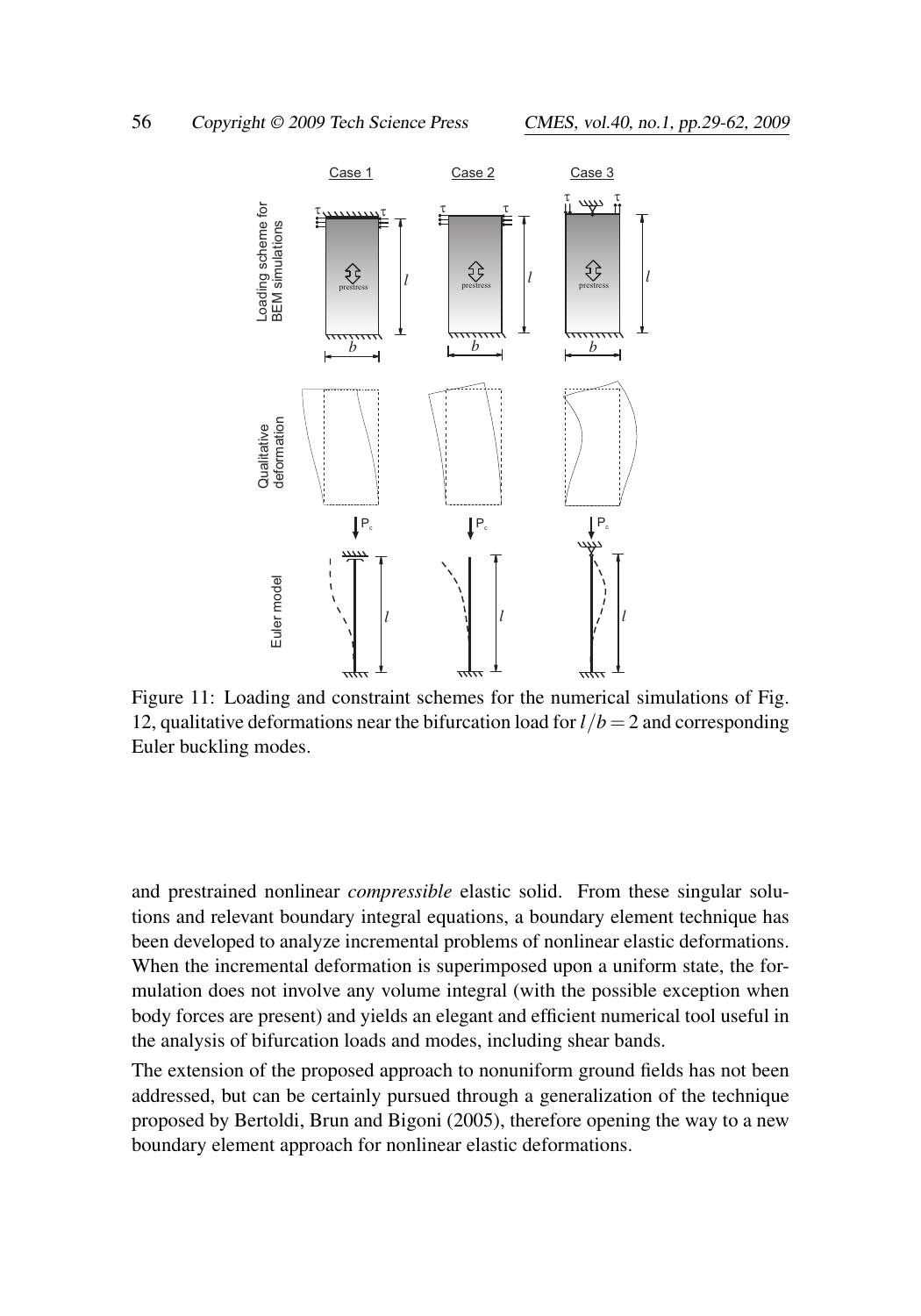

Figure 12: Dimensionless buckling load  $|\sigma_2^b|/\mu_0$  versus aspect ratio  $l/b$  for an elastic block of compressible Mooney-Rivlin material with  $v = 0.32$ . Numerical results obtained with the BE code for the three cases of Fig. 11 are compared with the corresponding buckling loads obtained with the Euler formula (70). For case 1, results obtained from the exact analysis developed in Appendix B are reported.

Acknowledgement: The financial support of PRIN grant n. 2007YZ3B24 'Multiscale Problems with Complex Interactions in Structural Engineering', financed by Italian Ministry of University and Research is gratefully acknowledged.

### References

Balas, J.; Sladek, J.; Sladek, V. (1989): *Stress Analysis by Boundary Element Methods*. Elsevier, Amsterdam.

Bertoldi, K.; Brun, M.; Bigoni, D. (2005): A new boundary element technique without domain integrals for elastoplastic solids. *International Journal for Numerical Methods in Engineering*, vol. 64, pp. 877-906.

Bigoni, D.; Capuani, D. (2002): Green's function for incremental nonlinear elasticity: shear bands and boundary integral formulation. *Journal of the Mechanics and Physics of Solids,* vol. 50, pp. 471-500.

Bigoni, D.; Capuani, D. (2005): Time-harmonic Green's function and boundary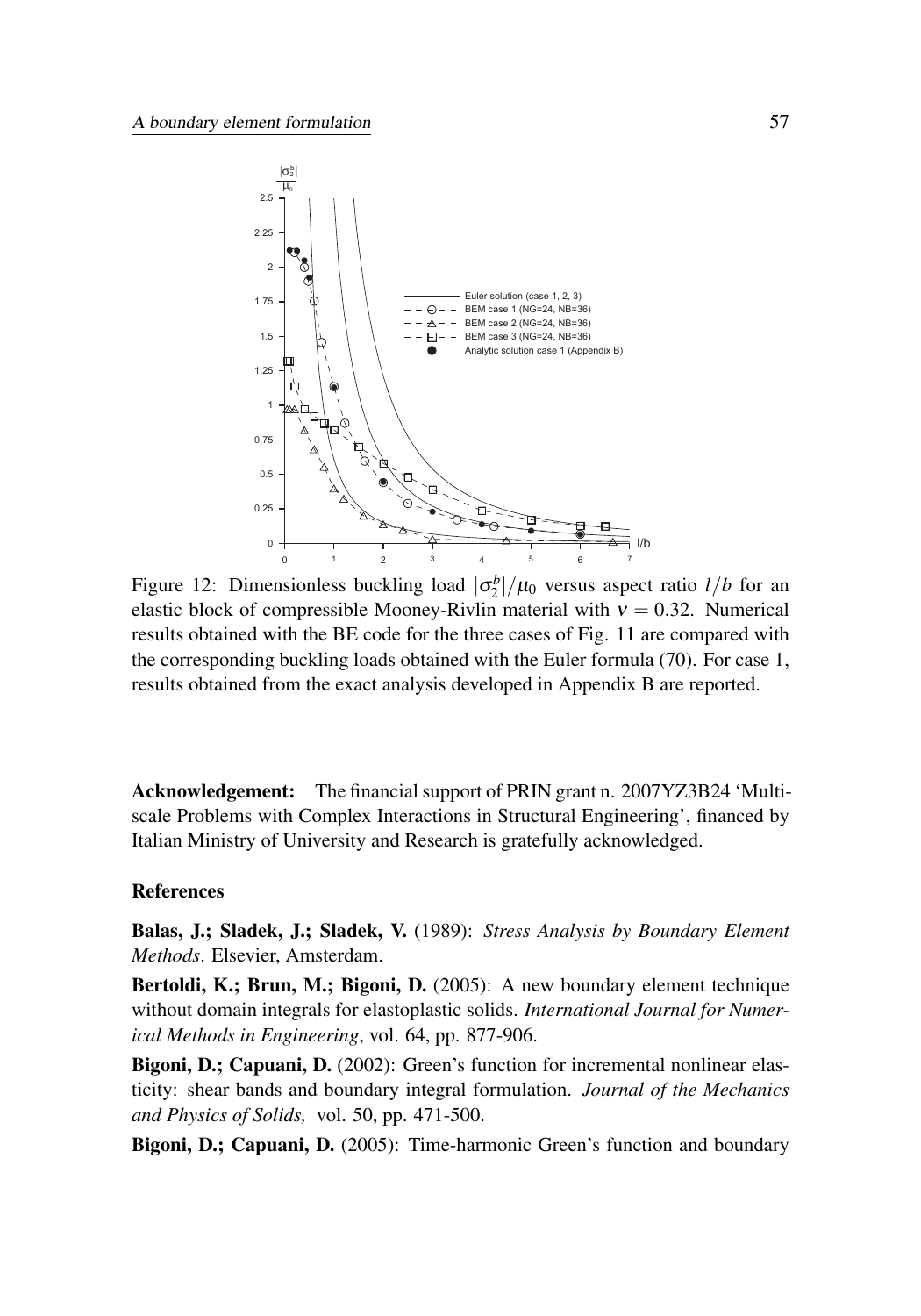integral formulation for incremental nonlinear elasticity: dynamics of wave patterns and shear bands. *Journal of the Mechanics and Physics of Solids,* vol. 53, pp. 1163-1187.

Bigoni, D.; Capuani, D.; Bonetti, P.; Colli, S. (2007): A novel boundary element approach to time-harmonic dynamics of incremental non-linear elasticity: the role of prestress on structural vibrations and dynamic shear banding. *Computer Methods in Applied Mechanics and Engineering,* vol. 196, pp. 4222-4249.

Bigoni, D.; Gei, M.; Movchan, A.B. (2008): Dynamics of a prestressed stiff layer on an elastic half space: filtering and band gap characteristics of periodic structural models derived from long-wave asymptotics. *Journal of the Mechanics and Physics of Solids,* vol. 56, pp. 2494-2520.

Biot, M.A. (1965): *Mechanics of Incremental Deformations*. J. Wiley and Sons, New York.

Brun, M.; Capuani, D.; Bigoni, D. (2003a): A boundary element technique for incremental, nonlinear elasticity. Part I: formulation. *Computer Methods in Applied Mechanics and Engineering,* vol. 192, pp. 2461-2479.

Brun, M.; Capuani, D.; Bigoni, D. (2003b): A boundary element technique for incremental, nonlinear elasticity. Part II: bifurcation and shear bands. *Computer Methods in Applied Mechanics and Engineering,* vol. 192, pp. 2481-2499.

Ciarlet, P.G. (1988): *Mathematical Elasticity. Vol. I: Three-Dimensional Elasticity.* North-Holland, Amsterdam.

Courant, R.; Hilbert, D. (1962): *Methods of Mathematical Physics, Vol. II*. Wiley, New York.

Cruse, T.A. (1988): *Boundary Elements Analysis in Computational Fracture Mechanics*. Kluwer, Dordrecht.

DeBotton, G.; Tevet-Deree, L.; Socolsky, E.A. (2007): Electroactive heterogeneous polymers: analysis and applications to laminated composites. *Mechanics of Advanced Materials and Structures,* vol. 14, pp. 13-22.

Gaul, L.; Kögl, M.; Wagner, M. (2003): *Boundary Elements Methods for Engineers and Scientists. An Introductory Course with Advanced Topics*. Springer.

Gei, M. (2008): Elastic waves guided by a material interface. *European Journal of Mechanics-A/Solids*, vol. 27, pp. 328-345.

Gei, M.; Movchan, A.B.; Bigoni, D. (2009): Band-gap shift and defect-induced annihilation in prestressed elastic structures. *Journal of Applied Physics*, vol. 105, 063057.

Gel'fand, I.M.; Shilov, G.E. (1964): *Generalized Functions, Vol. 1, Properties and Operations*. Academic Press, New York.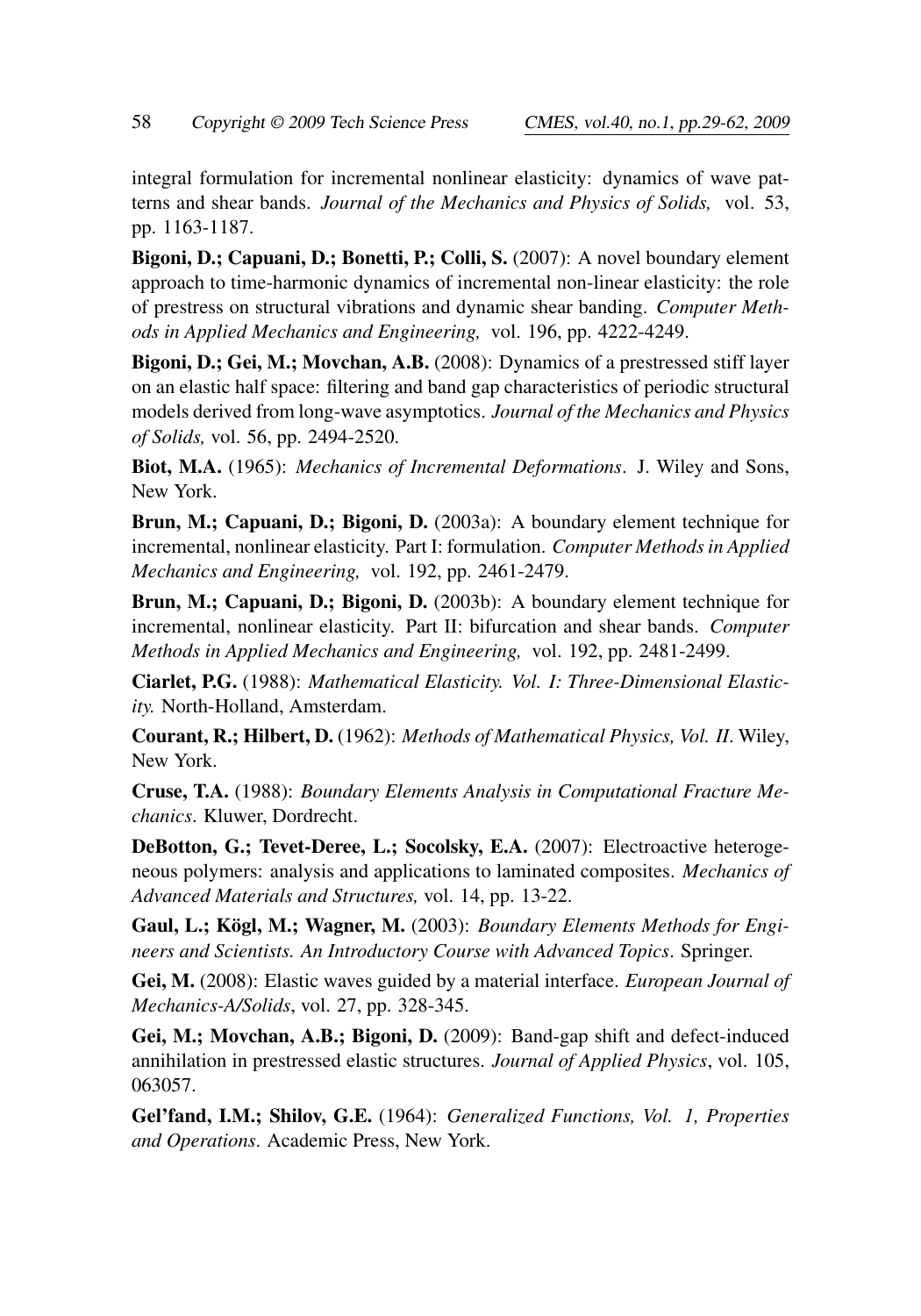Hill, R. (1979): On the theory of plane strain in finitely deformed compressible materials. *Mathematical Proceedings of Cambridge Philosophical Society,* vol. 86, pp. 161-178.

Kellog, O.D. (1953): *Foundations of Potential Theory*. Dover, New York.

Maier, G. (1983): On elastoplastic analysis by boundary elements. *Mechanics Research Communications*, vol. 10, pp. 45-52.

Mantic, V.; Paris, F. (1998): Integral kernels in the 2D Somigliana displacement and stress identities for anisotropic materials. *Computational Mechanics*, vol. 22, pp. 77-87.

Michel, J.C.; Lopez-Pamies, O.; Ponte Castañeda, P.; Triantafyllidis, N. (2007): Microscopic and macroscopic instabilities in finitely strained porous elastomers. *Journal of the Mechanics and Physics of Solids,* vol. 55, pp. 900-938.

Miers, L.S.; Telles, J.C.F. (2004): A general tangent operator procedure for implicit elastoplastic BEM analysis. *CMES: Computer Modeling in Engineering & Sciences*, vol. 6, pp. 431-439.

**Mukherjee, S.** (1977): Corrected boundary integral equations in planar thermoplasticity. *International Journal of Solids and Structures,* vol. 13, pp. 331-335.

Ogden, R.W.; Roxburgh, D.G. (1994): Stability and vibration of prestressed compressible elastic plates. *International Journal of Engineering Sciences,* vol. 32, pp. 427-454.

Plante, J.S.; Dubowsky, S. (2006): Large-scale failure modes of dielectric elastomer actuators. *International Journal of Solids and Structures,* vol. 43, pp. 7727- 7751.

Rice, J.R. (1977): The localization of plastic deformation. In Koiter, W.T. (ed.), *Theoretical and Applied Mechanics*. North-Holland, Amsterdam, pp. 207-220.

Shiah, Y.C.; Lin, Y.C.; Tan, C.L. (2006): Boundary element stress analysis of thin layered anisotropic bodies. *CMES: Computer Modeling in Engineering & Sciences*, vol. 16, pp. 15-26.

Sladek, V., Sladek, J. (1999) Displacement gradients in BEM formulation for small strain plasticity. *Engineering Analysis with Boundary Elements*, vol. 23, pp. 471-477.

Stafford, C.M.; Harrison, C.; Beers, K.L.; Karim, A.; Amis, E.J.; Vanlandingham, M.R.; Kim, K.C.; Volksen, W.; Miller, R.D.; Simonyi, E.E. (2004): A buckling-based metrology for measuring the elastic moduli of polymeric thin films. *Nature Materials*, vol. 3, pp. 545-550.

Swedlow, J.L.; Cruse, T.A. (1971): Formulation of boundary integral equations for three dimensional elastoplastic flow. *International Journal of Solids and Struc-*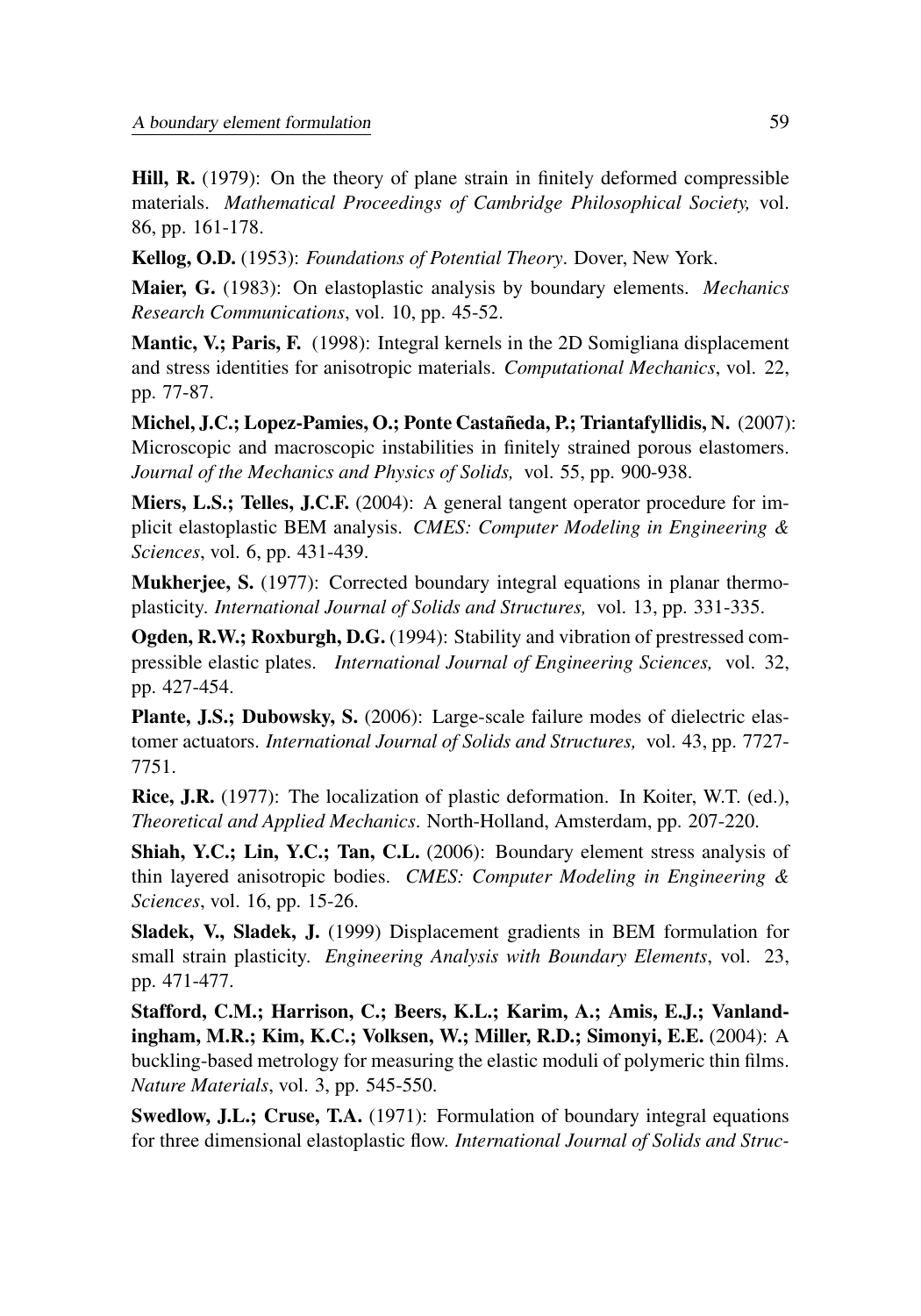*tures,* vol. 7, pp. 1673-1683.

Telles, J.C.F. (1983): *The boundary element method applied to inelastic problems*. Springer, Berlin.

Vogel, S.M.; Rizzo, F.J. (1973): An integral equation formulation of three dimensional anisotropic elastostatic boundary value problems. *Journal of Elasticity,* vol. 3, pp. 1-14.

#### Appendix A. On singular integrals in eqns.  $(54)_{1,2}$

By noting that

$$
\oint_{|\mathbf{\omega}|=1} \frac{n_1}{\omega_1} \frac{d\omega}{\mathbf{\omega} \cdot \mathbf{x}} = \frac{n_1}{r} \int_0^{2\pi} \frac{d\alpha}{\cos \alpha \cos(\alpha + \theta)} = 0,
$$
\n(A.1)

and assuming  $(53)$ , eqn.  $(52)_1$  can be written as

$$
\tau_1^1 = \frac{1}{2\pi^2 r} \int_0^{\pi} \frac{\cos\alpha \cos\phi + \sin\alpha \sin\phi}{\cos\alpha \Lambda(\alpha + \theta)} \left\{ \bar{b}\bar{\beta} \tan(\alpha + \theta) - \left[ \bar{\gamma}(\bar{\mu}_3 + \bar{\gamma}) + \bar{\beta}(\bar{b} - \bar{\alpha}) \right] \sin(\alpha + \theta) \cos(\alpha + \theta) \right\} d\alpha.
$$
\n(A.2)

As factor multiplying  $\cos \phi$  vanishes in eqn. (A.2), we obtain the form (54)<sub>1</sub> of the incremental traction.

Let us consider now eqn.  $(52)_2$  and note that

$$
\oint_{|\mathbf{\omega}|=1} \frac{n_2}{\omega_2} \frac{d\omega}{\mathbf{\omega} \cdot \mathbf{x}} = \frac{n_2}{r} \int_0^{2\pi} \frac{d\alpha}{\cos \alpha \sin(\alpha + \theta)} = 0.
$$
\n(A.3)

Hence, we can write

$$
\tau_2^2 = -\frac{1}{2\pi^2 r} \int_0^{\pi} \frac{\cos \alpha \cos \phi + \sin \alpha \sin \phi}{\cos \alpha \Lambda (\alpha + \theta)} \{\bar{a} \bar{\alpha} \cot(\alpha + \theta) - [\bar{\gamma}(\bar{\mu}_3 + \bar{\gamma}) + \bar{\alpha}(\bar{a} - \bar{\beta})] \sin(\alpha + \theta) \cos(\alpha + \theta)\} d\alpha,
$$
\n(A.4)

and, since the factor multiplying  $\cos \phi$  vanishes in eqn. (A.4), we obtain the form  $(54)$ <sub>2</sub> of the incremental traction.

## Appendix B. Diffuse bifurcations of a homogeneously deformed, compressible, elastic layer

Diffuse bifurcations are investigated of an elastic rectangular block  $(-b/2 \le x_1 \le$  $b/2$ ;  $-l/2 \le x_2 \le l/2$ ), subject to a homogenous compressive uniaxial stress ( $\sigma_2$ ) along the direction  $x_2$ , constrained with two smooth rigid plates at  $x_2 = \pm l/2$ . The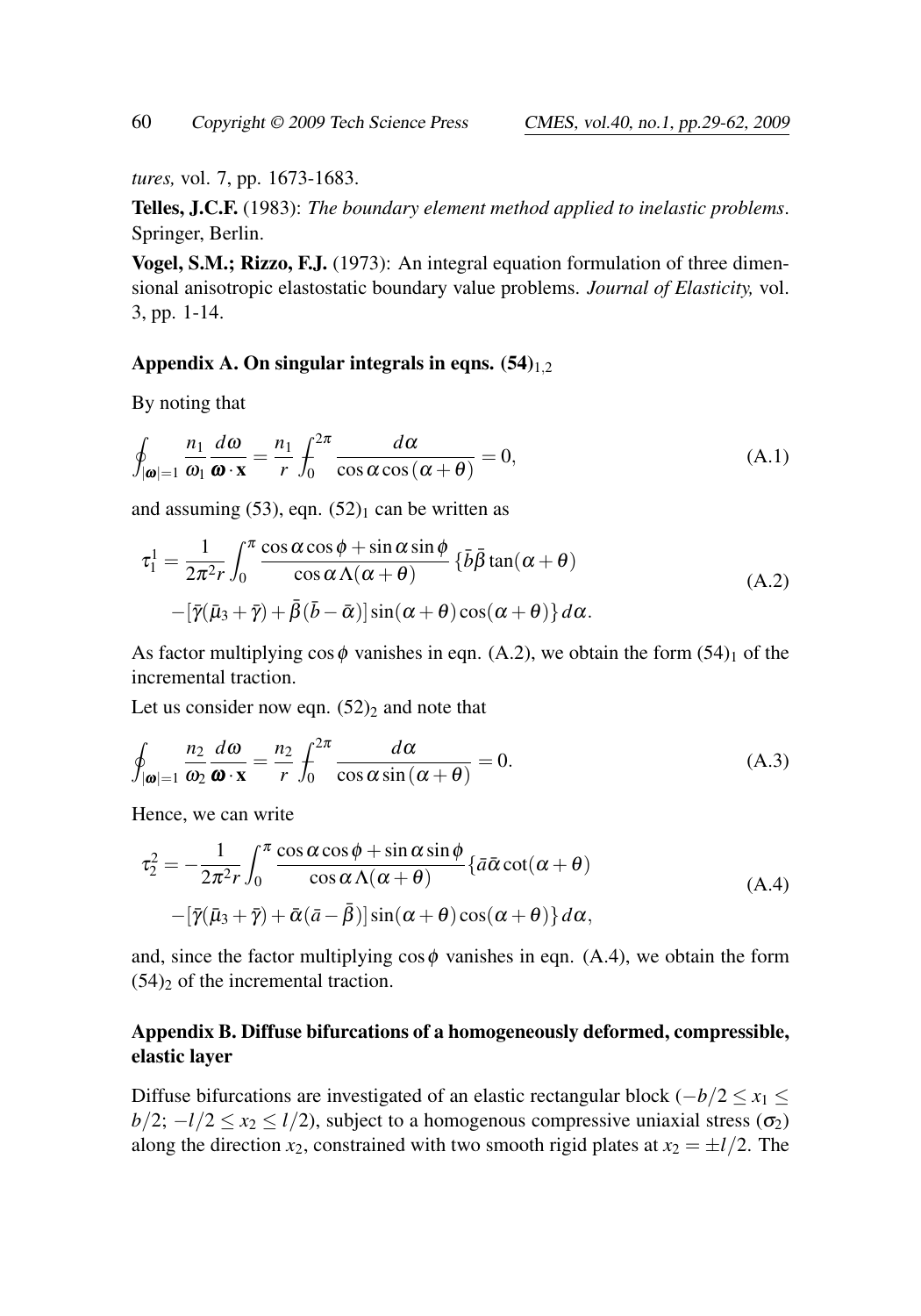| ν    | $\lambda_2, k$   | $\lambda_2, k$ |  |
|------|------------------|----------------|--|
|      | (antisymm. mode) | (symm. mode)   |  |
| 0.18 | 0.7065, 0.7011   | 0.5894, 0.8531 |  |
| 0.32 | 0.7216, 0.4152   | 0.5664, 0.5952 |  |
| 0.40 | 0.7321, 0.4678   | 0.5319, 0.7395 |  |

Table 2: Critical stretch  $\lambda_2$  and dimensionless prestress k at bifurcation for a Mooney-Rivlin block in plane-strain uniaxial compression for different values of ratio ν for antisymmetric and symmetric modes.

equilibrium equations (9) for a generic compressible material still hold true. Bifurcation of equilibrium is detected by considering, for the incremental displacement, the form

$$
v_j = A_j e^{imx_1} e^{inx_2} \t (j = 1, 2),
$$
\t(B.1)

where *n* is the wavenumber of the bifurcation mode and *m* a parameter to be determined. For the antisymmetric mode, the first bifurcation corresponds to  $n = \pi/b$ , whereas for the symmetric mode  $n = 2\pi/b$ . Introducing the form (B.1) into eqns. (9) we obtain a homogenous system

$$
\begin{bmatrix}\n\bar{a}m^2 - \bar{\beta}n^2 & i(\bar{\mu}_3 + \bar{\gamma})nm \\
i(\bar{\mu}_3 + \bar{\gamma})nm & \bar{\alpha}m^2 - \bar{b}n^2\n\end{bmatrix}\n\begin{bmatrix}\nA_1 \\
A_2\n\end{bmatrix} =\n\begin{bmatrix}\n0 \\
0\n\end{bmatrix},
$$
\n(B.2)

which admits non trivial solutions only if the determinant of the coefficient matrix vanishes. The characteristic equation governing the equilibrium at the bifurcation thus is

$$
\bar{a}\bar{\alpha}m^4 + \bar{d}n^2m^2 + \bar{b}\bar{\beta}n^4 = 0,\tag{B.3}
$$

which provides four solutions  $m_p$  ( $p = 1, \ldots, 4$ ), so that the general solution in terms of displacements can be written as a linear combination of the four eigenvectors  $[A^p]$   $(p = 1, ..., 4)$  associated with  $m_p$  as

$$
v_j = \sum_{p=1}^{4} A_j^p e^{m_p x_1} e^{inx_2} \quad (j = 1, 2).
$$
 (B.4)

The boundary conditions for a rectangular block with smooth constraints at  $x_2 =$  $\pm l/2$  imply that along the free vertical edges the nominal incremental traction is null, namely,

$$
i_{11} = 0
$$
,  $i_{21} = 0$   $(x_1 = \pm b/2)$ , (B.5)